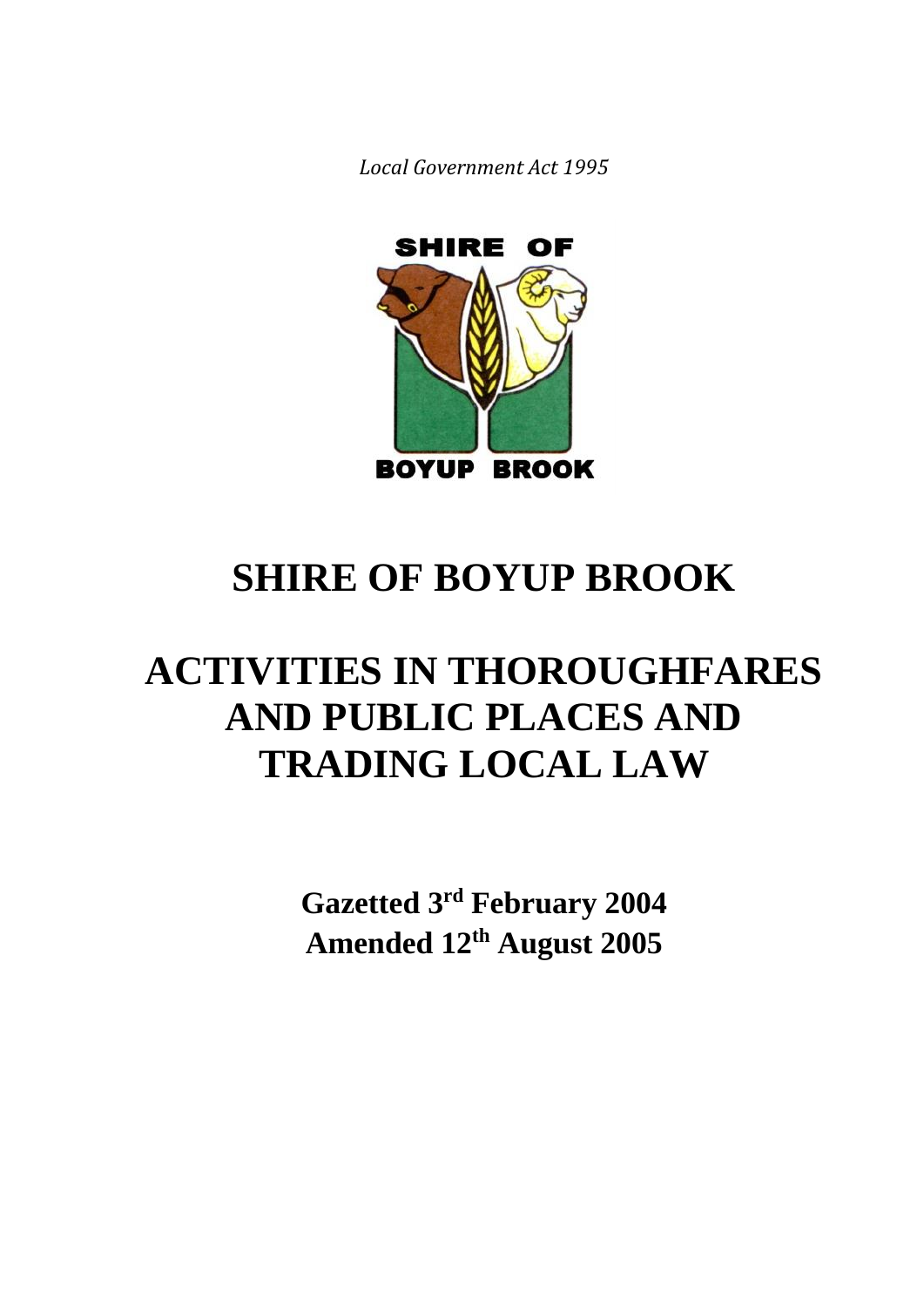#### **LOCAL GOVERNMENT ACT 1995**

#### *SHIRE OF BOYUP BROOK*

# **ACTIVITIES IN THOROUGHFARES AND TRADING IN THOROUGHFARES AND PUBLIC PLACES LOCAL LAW**

# **TABLE OF CONTENTS**

# **PART 1 - PRELIMINARY**

- 1.1 Citation<br>1.2 Definition
- **Definitions**
- 1.3 Application
- 1.4 Repeal

#### **PART 2 – ACTIVITIES ON THOROUGHFARES AND PUBLIC PLACES**

- Division 1 General
	- 2.1 General prohibitions<br>2.2 Activities allowed wi
	- Activities allowed with a permit general
	- 2.3 No possession and consumption of liquor on thoroughfare
- Division 2 Vehicle crossing
- Subdivision 1 Temporary crossings
- 2.4 Permit required
- Subdivision 2 Redundant vehicle crossings
- 2.5 Removal of redundant crossing
- Division 3 Verge treatments
- Subdivision 1 Preliminary
	- 2.6 Interpretation
	- 2.7 Application
- Subdivision 2 Permissible verge treatments
	- 2.8 Permissible verge treatments
	- 2.9 Only permissible verge treatments to be installed
	- 2.10 Obligations of owner or occupier
	- 2.11 Notice to owner or occupier
- Subdivision 3 Existing verge treatments
- 2.12 Transitional provision
- Subdivision 4 Public works
- 2.13 Power to carry out public works on verge
- Division 4 Property numbers
- Subdivision 1 Preliminary
- 2.14 Interpretation
- Subdivision 2 Assignment and marking of numbers
- 2.15 Assignment of numbers
- Division 5 Fencing
- 2.16 Public place Item 4(1) of Division 1, Schedule 3.1 of Act
- Division 6 Signs erected by the local government
- 2.17 Signs
- 2.18 Transitional
- Division 7 Driving on a closed thoroughfare
- 2.19 No driving on closed thoroughfare

### **PART 3 – ADVERTISING SIGNS ON THOROUGHFARES**

- Division 1 Preliminary
- 3.1 Interpretation
- Division 2 Permit
	- 3.2 Advertising signs and portable direction signs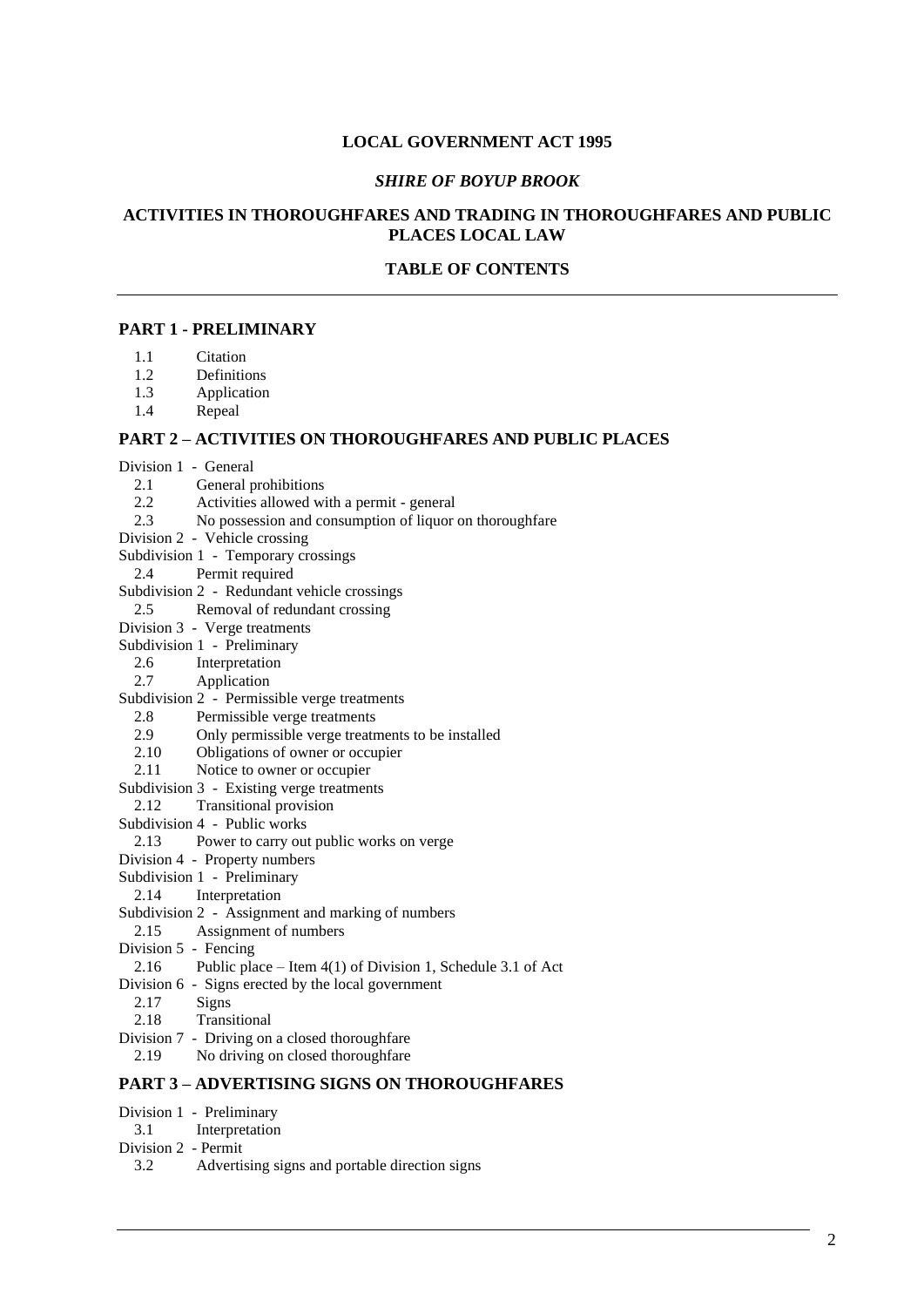- 3.3 Matters to be considered in determining application for permit<br>Division  $3 -$  Conditions on permit
- Conditions on permit
	- 3.4 Conditions on portable sign
	- 3.5 Conditions on election sign

#### **PART 4 – OBSTRUCTING ANIMALS/OR VEHICLES**

- Division 1 Animals and vehicles
	- 4.1 Leaving animal or vehicle in public place or on local government property
- 4.2 Prohibitions relating to animals
- Division 2 Shopping trolleys

# **PART 5 - ROADSIDE CONSERVATION**

- Division 1 Preliminary
	- 5.1 Interpretation
- 5.2 Application
- Division 2 Flora roads
	- 5.3 Declaration of flora road
	- 5.4 Construction works on flora roads
	- 5.5 Signposting of flora roads<br>5.6 Driving only on carriagew
	- 5.6 Driving only on carriageway of flora roads
- Division 3 Special environmental areas<br>5.7 Designation of special environ
	- 5.7 Designation of special environmental areas<br>5.8 Marking of special environmental areas
- Marking of special environmental areas
- Division 4 Planting in thoroughfares
	- 5.9 Permit to plant
- 5.10 Relevant considerations in determining application
- Division 5 Clearance of vegetation
	- 5.11 Permit to clear
	- 5.12 Application for permit
- Division 6 Fire management
	- 5.13 Permit to burn thoroughfare
	- 5.14 Application for permit
	- *5.15 When application for permit can be approved*
- 5.16 Prohibitions on burning
- Division 7 Firebreaks
	- 5.17 Permit for firebreaks on thoroughfares
	- 5.18 When application for permit cannot be approved
- Division 8 Commercial wildflower harvesting on thoroughfares
	- 5.19 General prohibition on commercial wildflower harvesting
- 5.20 Permit for revegetation projects

#### **PART 6 - TRADING IN THOROUGHFARES AND PUBLIC PLACES**

- Division 1 Stallholders and traders
- Subdivision 1 Preliminary
	- 6.1 Interpretation
- Subdivision 2 Permits
	- 6.2 Stallholder's permit
	- 6.3 Trader's permit
	- 6.4 No permit required to sell newspaper
	- 6.5 Relevant considerations in determining application for permit
	- 6.6 Conditions of permit
- 6.7 Exemptions from requirement to pay fee or to obtain a permit
- Subdivision 3 Conduct of stallholders and traders
	- 6.8 Conduct of stallholders and traders
- Division 2 Street entertainers
- Division 3 Outdoor eating facilities on public places
	- 6.15 Interpretation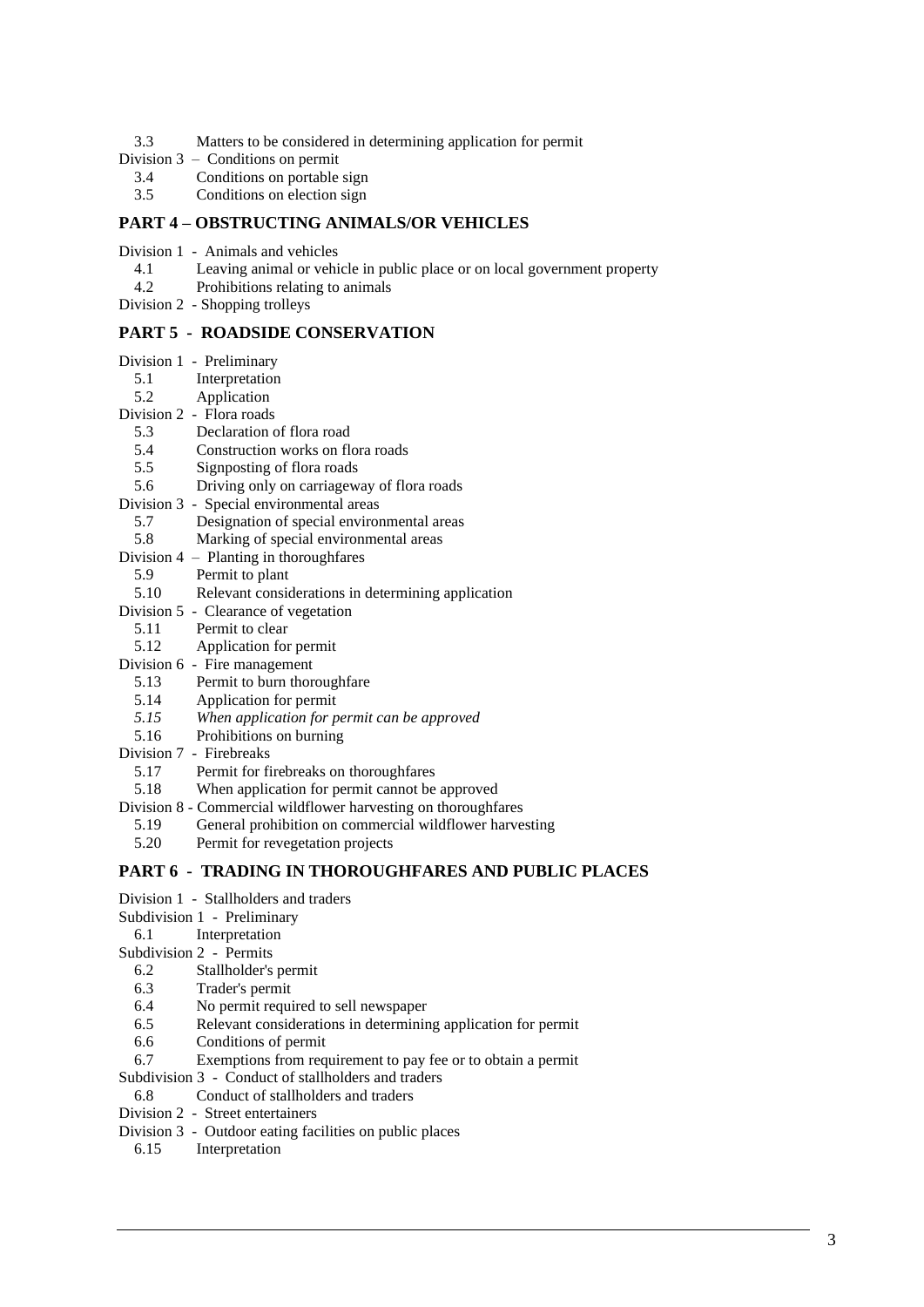- 6.16 Permit required to conduct Facility
- 6.17 Matters to be considered in determining application
- 6.18 Obligations of permit holder
- 6.19 Removal of Facility unlawfully conducted
- 6.20 Use of Facility by public
- 6.21 Temporary removal of Facility may be requested

#### **PART 7 - PERMITS**

- Division 1 Applying for a permit
	- 7.1 Application for permit
	- 7.2 Decision on application for permit
- Division 2 Conditions
	- 7.3 Conditions which may be imposed on a permit
	- 7.4 Imposing conditions under a policy
	- 7.5 Compliance with and variation of conditions
- Division 3 General
	- 7.6 Duration of permit
	- 7.7 Renewal of permit
	- 7.8 Transfer of permit
	- 7.9 Production of permit
	- 7.10 Cancellation of permit

#### **PART 8 - OBJECTIONS AND APPEALS**

8.1 Application of Part 9 Division 1 of Act

# **PART 9 - MISCELLANEOUS NOTICES**

- 9.1 Notice to redirect or repair sprinkler
- 9.2 Hazardous plants
- 9.3 Notice to repair damage to thoroughfare
- 9.4 Notice to remove thing unlawfully placed on thoroughfare

# **PART 10 - ENFORCEMENT**

- Division 1 Notices given under this local law
	- 10.1 Offence to fail to comply with notice
	- 10.2 Local government may undertake requirements of notice
- Division 2 Offences and penalties
- Subdivision 1 General

10.3 Offences

- Subdivision 2 Infringement notices and modified penalties
	- 10.4 Prescribed offences
- 10.5 Forms

#### **SCHEDULE 1**

PRESCRIBED OFFENCES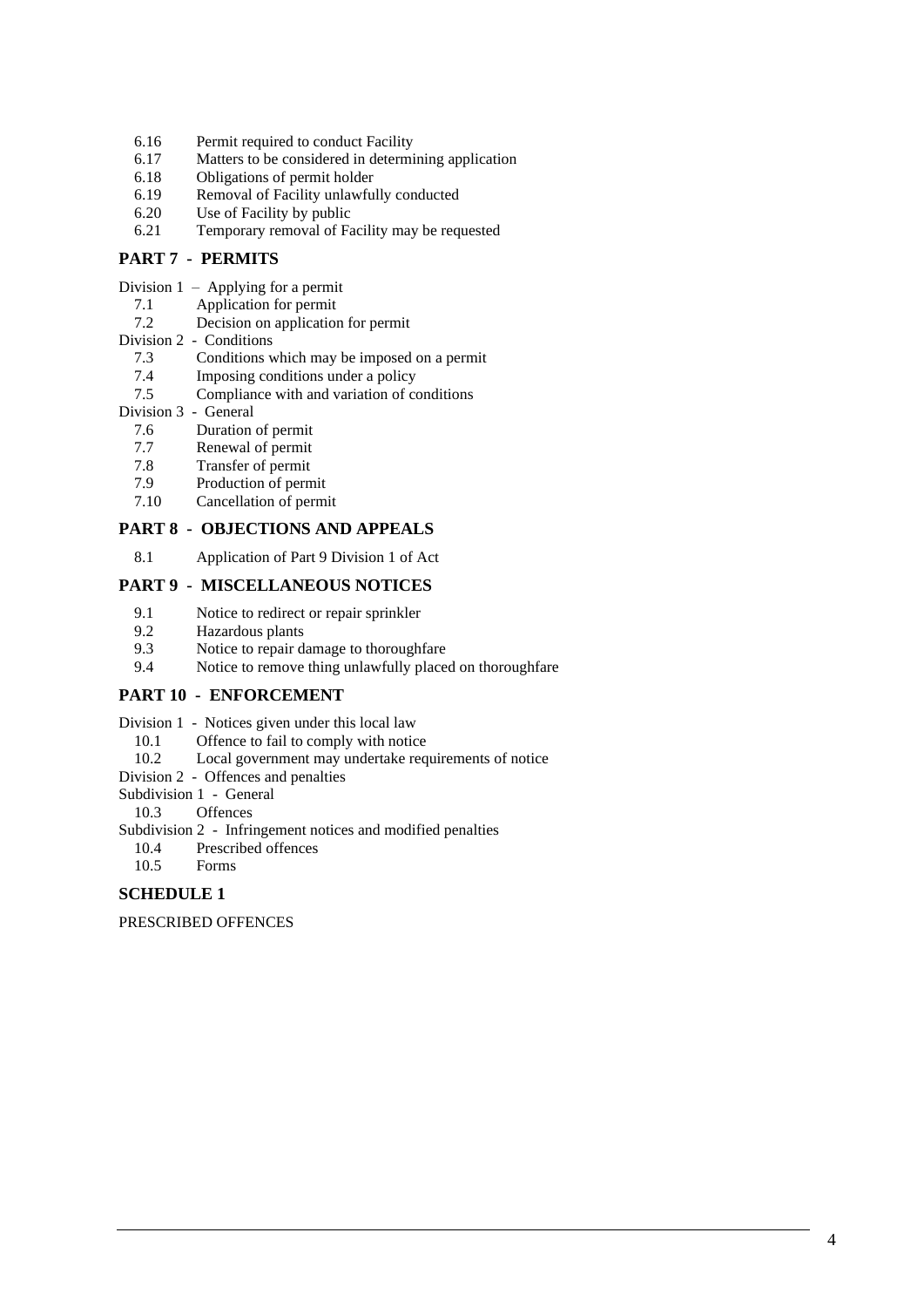#### *Local Government Act 1995*

#### *SHIRE OF BOYUP BROOK*

#### **ACTIVITIES IN THOROUGHFARES AND PUBLIC PLACES AND TRADING LOCAL LAW**

Under the powers conferred by the *Local Government Act 1995* and under all other powers enabling it, the Council of the *Shire of Boyup Brook* resolved on 20<sup>th</sup> November 2003 to make the following local law.

# **PART 1 - PRELIMINARY**

#### **1.1 Citation**

This local law may be cited as the *Shire of Boyup Brook Activities In Thoroughfares And Public Places And Trading Local Law.*

#### **1.2 Definitions**

In this local law unless the context otherwise requires -

**"Act"** means the *Local Government Act 1995*;

**"applicant"** means a person who applies for a permit;

**"authorized person"** means a person authorized by the local government under section 9.10 of the Act to perform any of the functions of an authorized person under this local law;

**"built-up area"** has the meaning given to it in the *Road Traffic Code 2000*;

Regulation 3 of the *Road Traffic Code 2000* provides –

**'built-up area'** means the territory contiguous to and including any road –

- (a) On which there is provision for street lighting at intervals of not over 100m for a distance of at least 500m or, if the road is shorter than 500m, for the whole road; or
- (b) Which is built up with structures devoted to business, industry or dwelling houses at intervals of less than 100m for a distance of one half a kilometre or more;".

**"bulk rubbish container"** means a bin or container designed or used for holding a substantial quantity of rubbish and which is unlikely to be lifted without mechanical assistance, but does not include a bin or container used in connection with the local government's regular domestic rubbish collection service;

**"carriageway"** means the paved or made portion of a thoroughfare used or intended for use by vehicles;

**"CEO"** means the chief executive officer of the local government;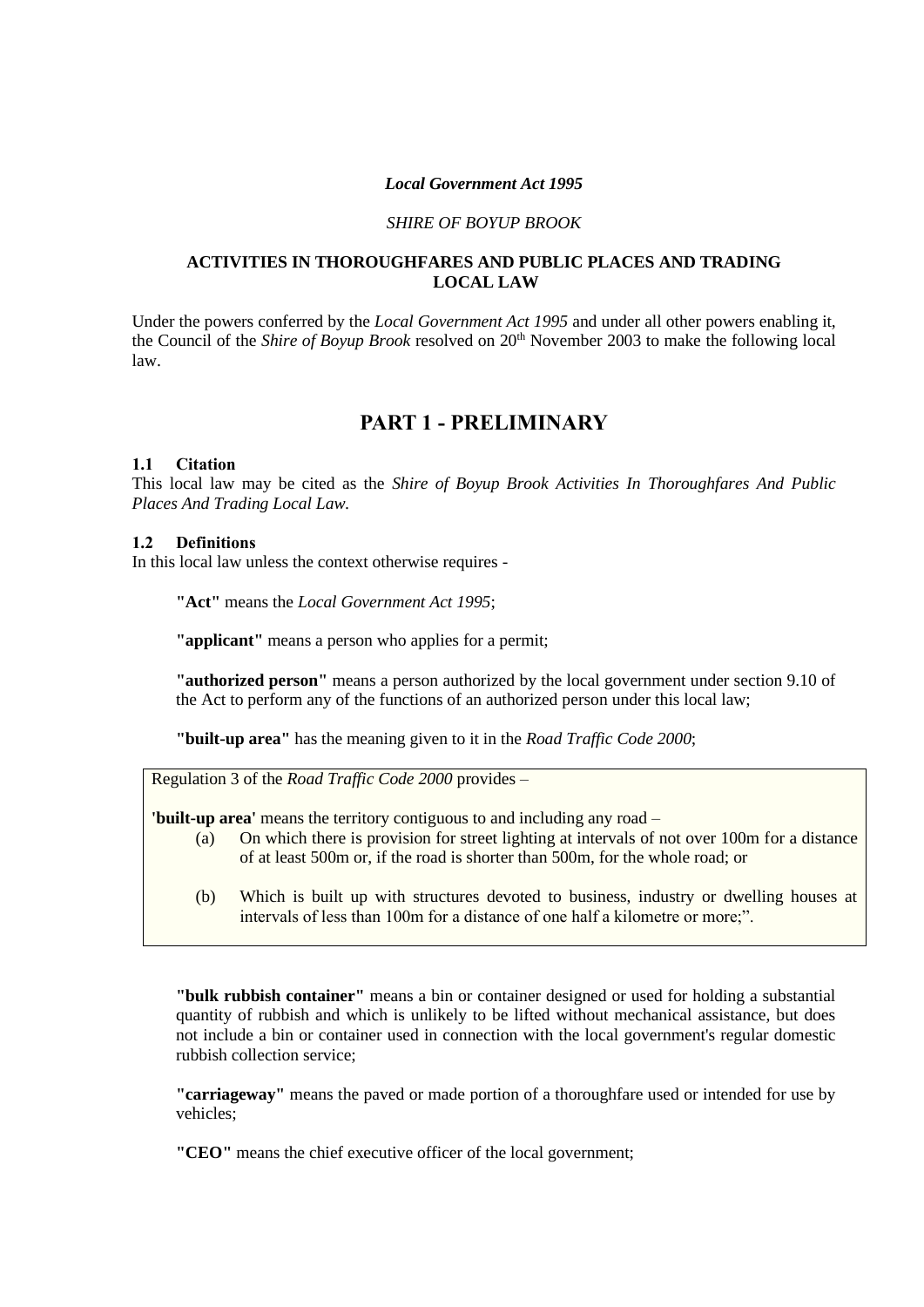**"commencement day"** means the day on which this local law comes into operation;

**"Council"** means the council of the local government;

**"crossing"** means a crossing giving access from a public thoroughfare to -

- (a) private land; or
- (b) a private thoroughfare serving private land;

**"district"** means the district of the local government;

**"footpath"** means the paved or made portion of a thoroughfare used or intended for use by pedestrians and cyclists;

**"garden"** means any part of a thoroughfare planted, developed or treated, otherwise than as a lawn, with one or more plants;

**"intersection"** has the meaning given to it in the *Road Traffic Code 2000*;

**"kerb"** includes the edge of a carriageway;

**"lawn"** means any part of a thoroughfare which is planted only with grass, or with a similar plant, but will include any other plant provided that it has been planted by the local government;

**"liquor"** has the meaning given to it in section 3 of the *Liquor Licensing Act 1988*;

**"local government"** means the *Shire of Boyup Brook;*

**"local government property"** means anything except a thoroughfare –

- (a) which belongs to the local government;
- (b) of which the local government is the management body under the *Land Administration Act 1997*; or
- (c) which is an 'otherwise unvested facility' within section 3.53 of the Act;

**"lot"** has the meaning given to it in the *Town Planning and Development Act 1928*;

**"owner" or "occupier"** in relation to land does not include the local government;

**"permissible verge treatment"** means any one of the 4 treatments described in clause 2.8(2), and includes any reticulation pipes and sprinklers;

**"permit"** means a permit issued under this local law;

**"permit holder"** means a person who holds a valid permit;

**"person"** does not include the local government;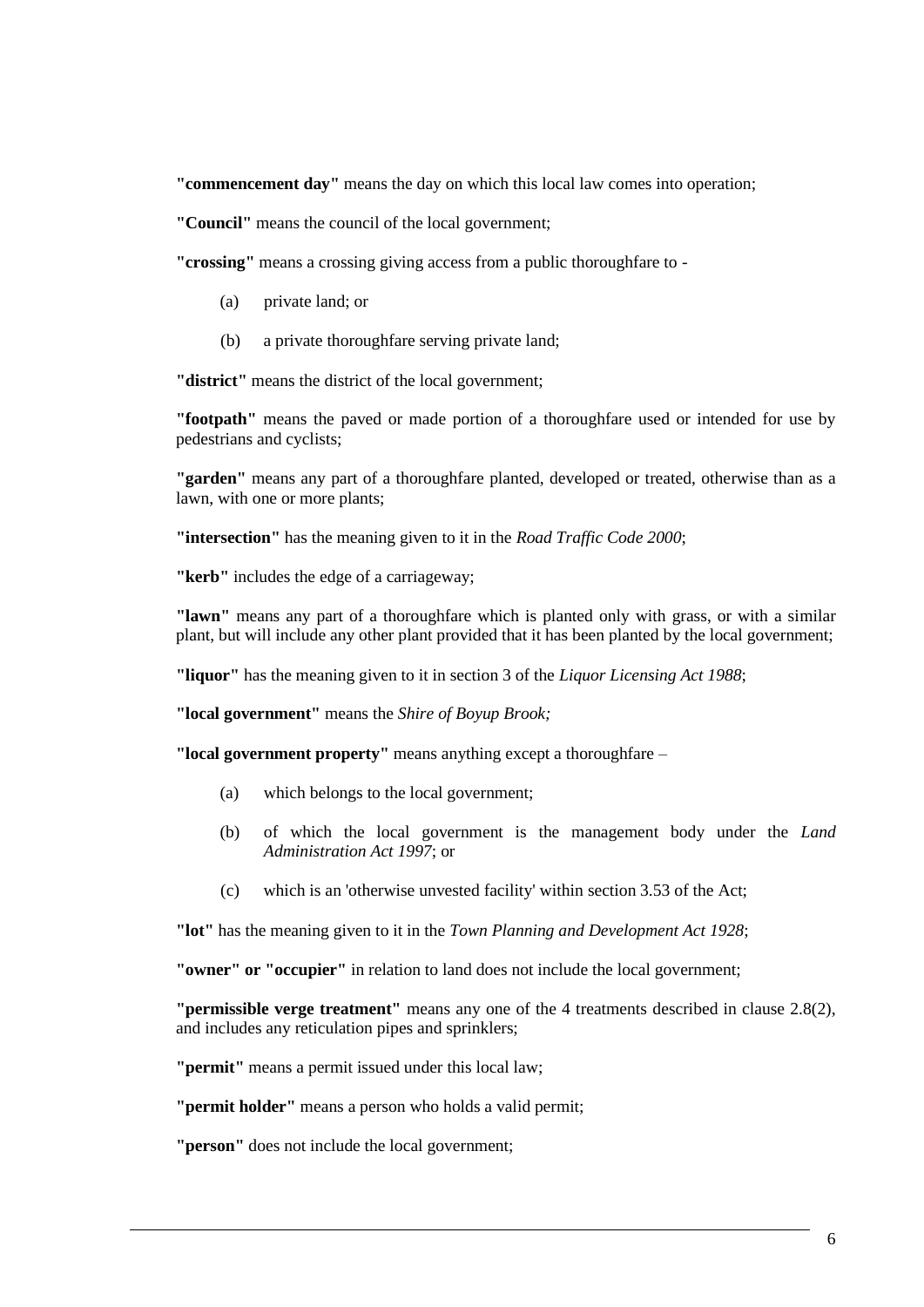**"premises"** for the purpose of the definition of "public place" in both this clause and clause 6.1, means a building or similar structure, but does not include a carpark or a similar place;

**"public place"** includes any thoroughfare or place which the public are allowed to use, whether or not the thoroughfare or place is on private property, but does not include –

- (a) premises on private property from which trading is lawfully conducted under a written law; and
- (b) local government property;

**"Regulations"** means the *Local Government (Functions and General) Regulations 1996*;

**"sign"** includes a notice, flag, mark, structure or device on which may be shown words, numbers, expressions or symbols;

**"town planning scheme"** means a town planning scheme of the local government made under the *Town Planning and Development Act 1928*;

**"townsite"** means the townsite of Boyup Brook which is –

- (a) constituted under section 26(2) of the *Land Administration Act 1997*; or
- (b) referred to in clause 37 of Schedule 9.3 of the Act;

**"vehicle"** includes –

- (a) every conveyance and every object capable of being propelled or drawn on wheels, tracks or otherwise; and
- (b) an animal being ridden or driven,

but excludes –

- (a) a wheel-chair or any device designed for use by a physically impaired person on a footpath; and
- (b) a pram, a stroller or a similar device; and

**''verge"** means that part of a thoroughfare between the carriageway and the land which abuts the thoroughfare, but does not include any footpath.

#### **1.3 Application**

This local law applies throughout the district.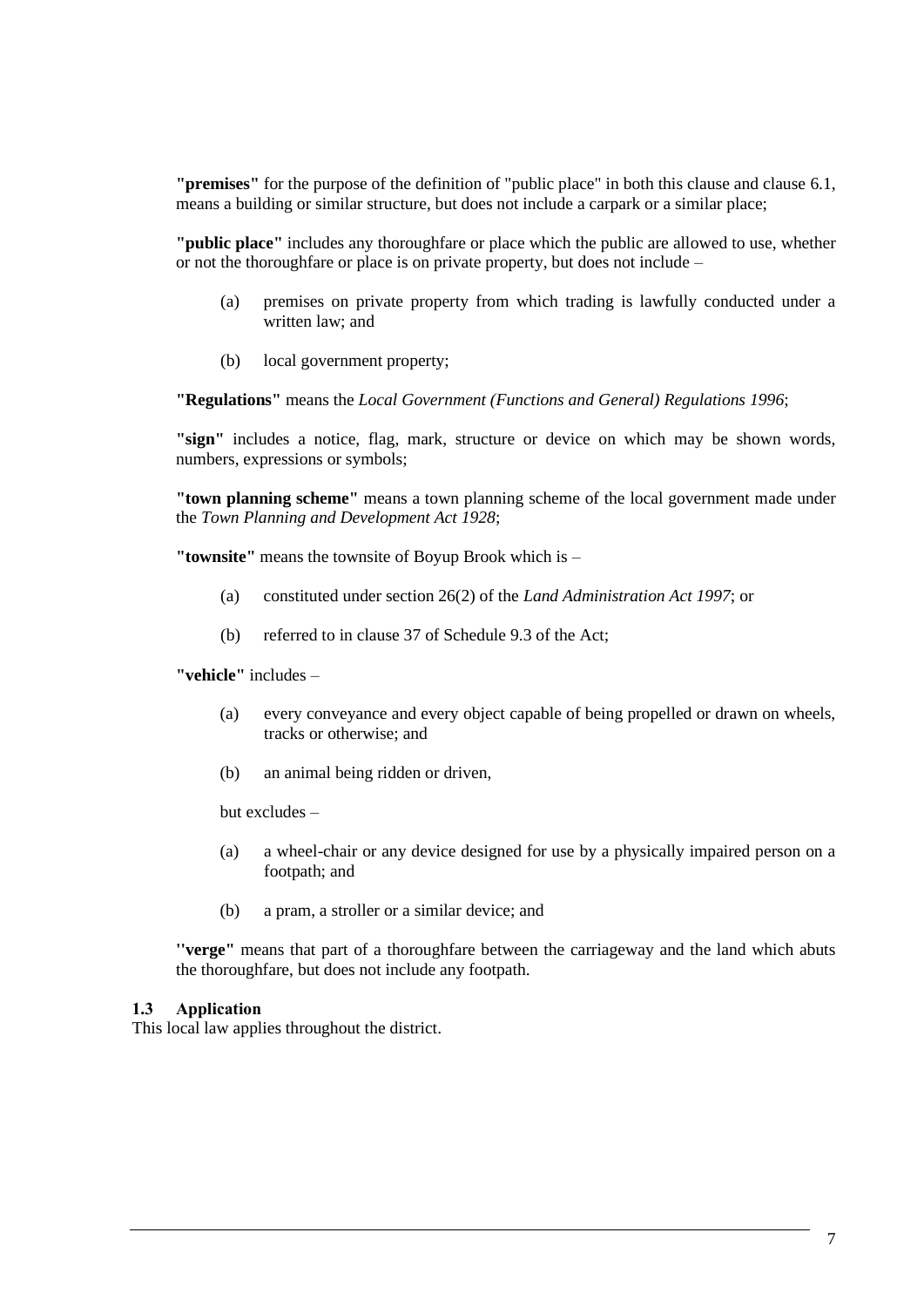# **1.4 Repeal**

The following Local Laws are repealed –

By - laws made by the Shire of Upper Blackwood Relating to -

- (a) Numbering of Houses, published in the *Government Gazette* of 23 November 1955;
- (b) Prevention of Damage to Streets, published in the *Government Gazette* of 16 December 1965.
- By -laws made by the Shire of Boyup Brook Relating to -
- (c) Control of Hawkers, published in the *Government Gazette* of 24 April 1981;
- (d) Removal and Disposal of Obstructing Animals or Vehicles, published in the *Government Gazette* of 30 July 1982; and
- (e) Road Reserves, published in the *Government Gazette* of 29 June 1984, as amended by publication in the *Government Gazettes* of 1 March 1985 and 15 November 1991.

# **Provisions of other written laws**

Throughout this local law text boxes have been inserted containing references to provisions of other written laws which complement this local law. These provisions have been reproduced in full in a separate document published in the Local Laws Manual, titled 'Complementary Legislation'. This can be found in Section 4 (Legislative Review) starting on page 27

# **Delegation**

See sections 5.42 to 5.46 of the *Local Government Act 1995* and sections 58 and 59 of the *Interpretation Act 1984*.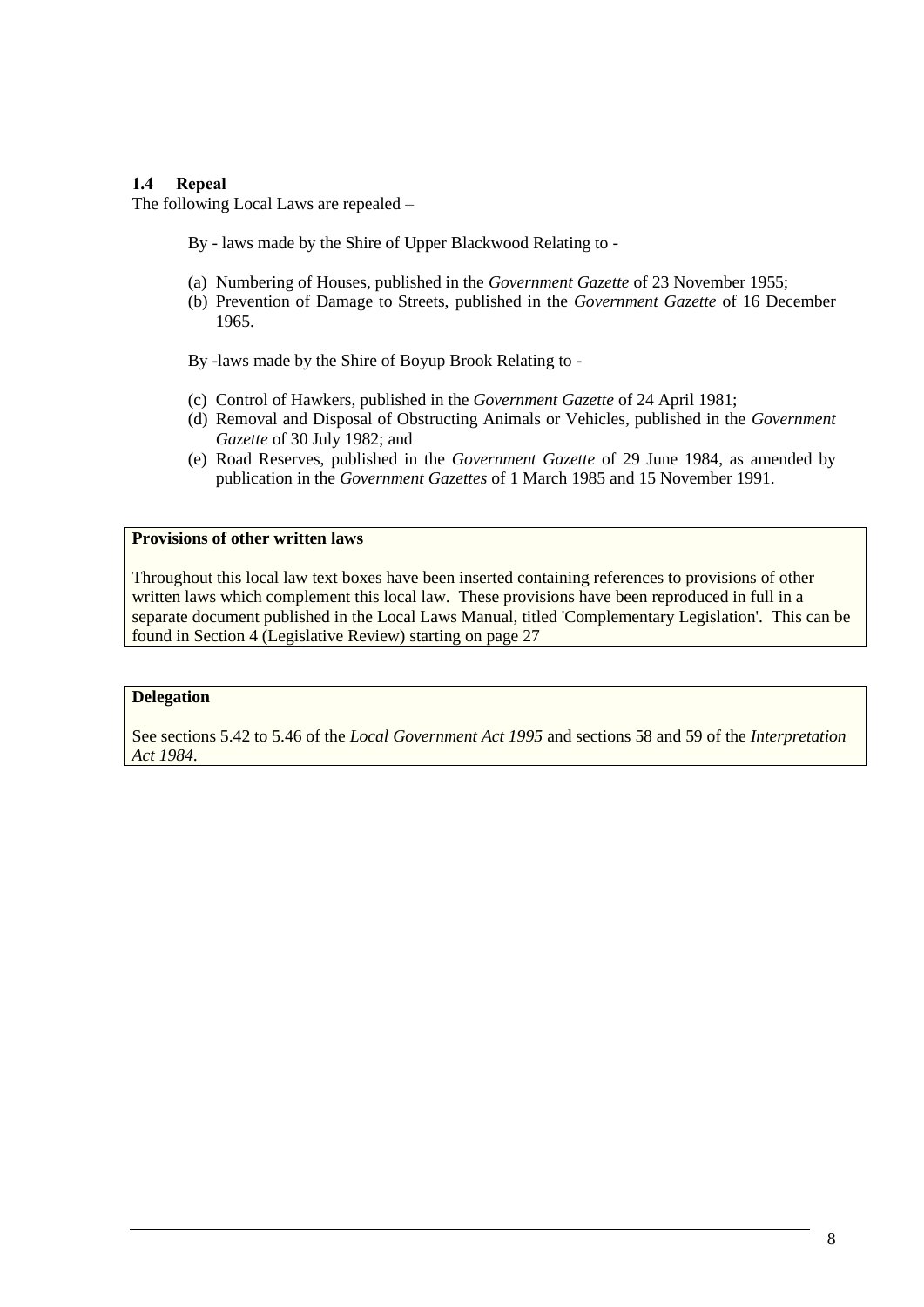# **PART 2 – ACTIVITIES IN THOROUGHFARES AND PUBLIC PLACES**

# **Division 1 - General**

#### **2.1 General prohibitions**

A person shall not -

- (a) plant any plant which exceeds or which may exceed 0.75m in height on a thoroughfare so that the plant is within 10 metres (amended 12 August 2005) of an intersection;
- (b) damage a lawn or a garden or remove any plant or part of a plant from a lawn or a garden unless –
	- (i) the person is the owner or the occupier of the lot abutting that portion of the thoroughfare and the lawn or the garden or the particular plant has not been installed or planted by the local government; or
	- (ii) the person is acting under the authority of a written law;
- (c) plant any plant (except grass or a similar plant) on a thoroughfare so that it is within 2m of a carriageway;
- (d) place on any footpath any fruit, fruit skins or other substance or fluid (whether vegetable or otherwise, but not water) which may create a hazard for any person using the footpath;
- (e) unless at the direction of the local government, damage, remove or interfere with any signpost, direction plate, guidepost, notice, shelter, shed, fence or any structure erected on a thoroughfare by the local government or a person acting under the authority of a written law;
- (f) play or participate in any game or sport so as to cause danger to any person or thing or impede the movement of vehicles or persons on a thoroughfare; or
- (g) within a mall, arcade or verandah of a shopping centre, ride any skateboard, rollerblades or similar device.

#### **Games and rollerskates**

See section 1305 of the *Criminal Code.*

#### **Damage to roads and liability for the damage**

See sections 84 and 85 of the *Road Traffic Act 1974*.

# **Putting glass etc on roads**

See regulation 1609 of the *Road Traffic Code 1975*.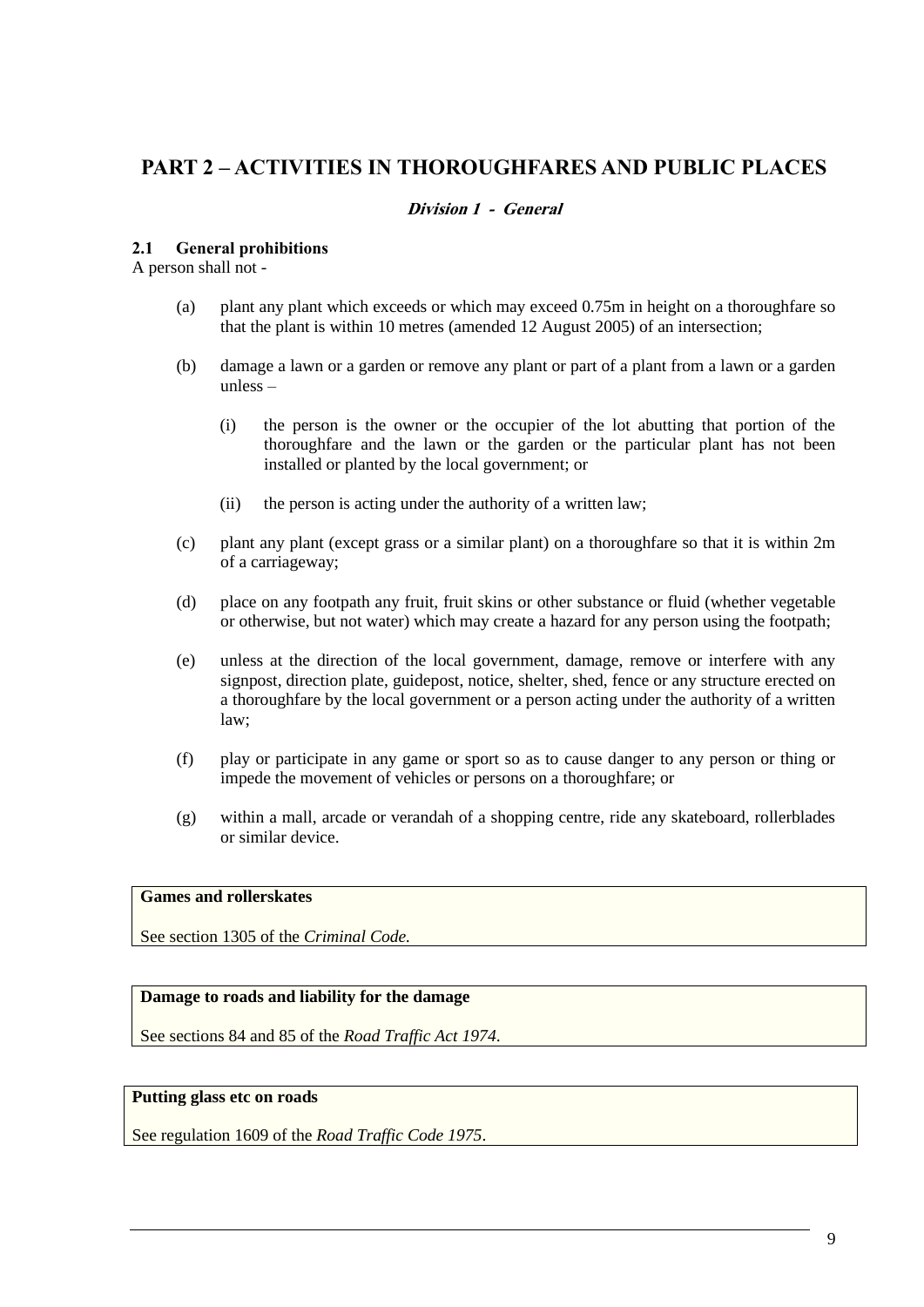# **Securing of loads**

See regulation 1610 of the *Road Traffic Code 1975*.

### **Compensation and restitution orders**

See Part 16 of the *Sentencing Act 1995*, sections 111, 117 (compensation orders) and 120 (restitution orders).

# **Criminal damage**

See section 444 of the *Criminal Code*.

#### **Littering**

See sections 23 and 24 of the *Litter Act 1979* and also regulations 4, 5 and 6 of the *Litter Regulations 1981*.

# **Graffiti**

See sections 65(2) and 80A of the *Police Act 1892*.

# **Wilful damage to property**

See section 80 of the *Police Act 1892*.

#### **Injuring or destroying native or acclimatised animals or birds on parks, roads or reserves**

See section 97 of the *Police Act 1892*.

#### **2.2 Activities allowed with a permit - general**

- (1) A person shall not, without a permit
	- (a) dig or otherwise create a trench through or under a kerb or footpath;
	- (b) subject to Division 3 of this Part, throw, place or deposit any thing on a verge except for removal by the local government under a bulk rubbish collection, and then only in accordance with terms and conditions during the period of time advertised in connection with that collection by the local government;
	- (c) cause any obstruction to a vehicle or a person using a thoroughfare as a thoroughfare;
	- (d) cause any obstruction to a water channel or a water course in a thoroughfare;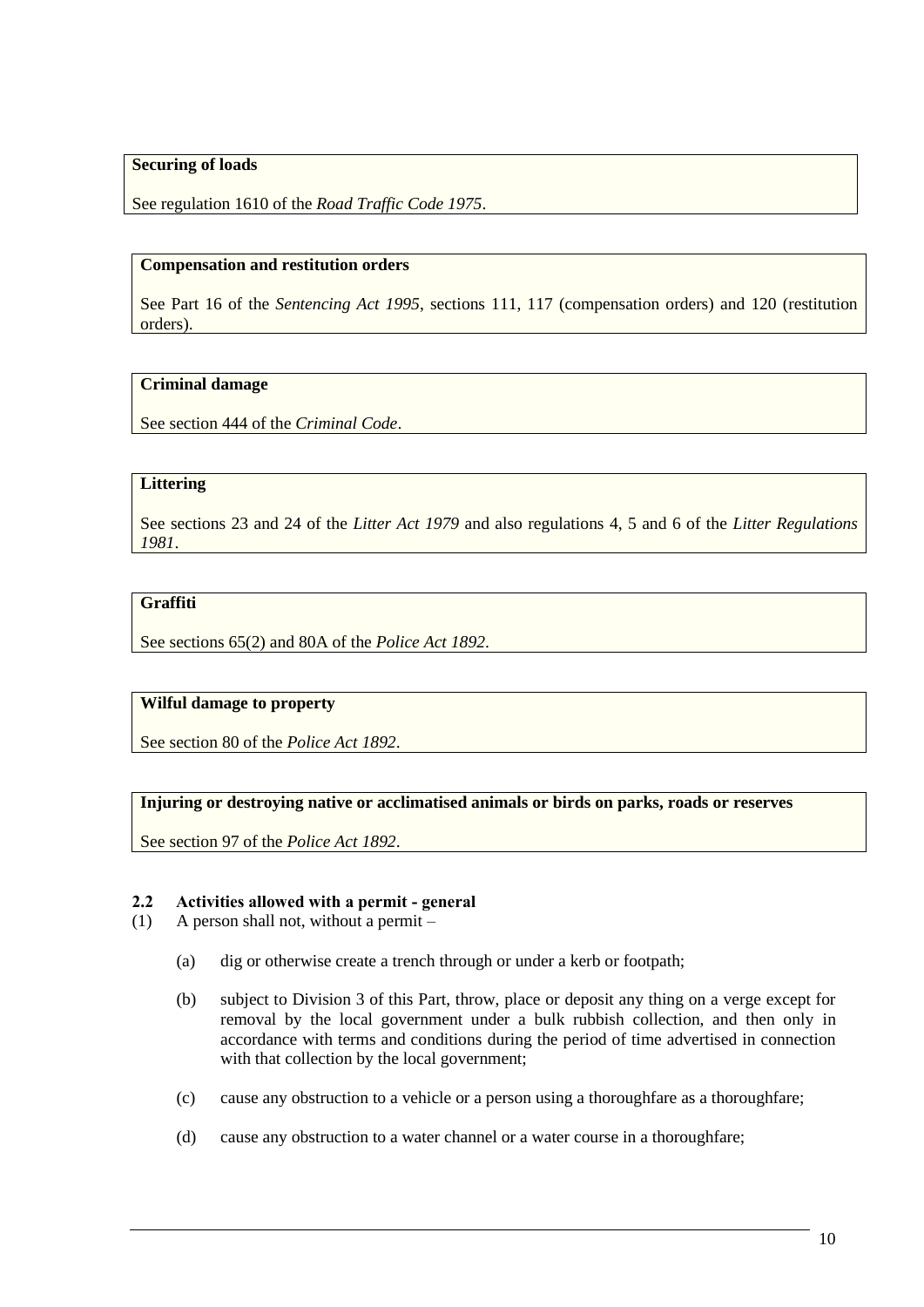- (e) throw, place or drain offensive, noxious or dangerous fluid onto a thoroughfare;
- (f) damage a thoroughfare;
- (g) light any fire or burn any thing on a thoroughfare other than in a stove or fireplace provided for that purpose or under a permit issued under clause 5.13;
- (h) fell any tree onto a thoroughfare;
- (i) unless installing or in order to maintain a permissible verge treatment
	- (i) lay pipes under or provide taps on any verge; or
	- (ii) place or install any thing on any part of a thoroughfare, and without limiting the generality of the foregoing, any gravel, stone, flagstone, cement, concrete slabs, blocks, bricks, pebbles, plastic sheeting, kerbing, wood chips, bark or sawdust;
- (j) provide, erect, install or use in or on any building, structure or land abutting on a thoroughfare any hoist or other thing for use over the thoroughfare;
- (k) on a public place use anything or do anything so as to create a nuisance;
- (l) place or cause to be placed on a thoroughfare a bulk rubbish container; or
- (m) interfere with the soil of, or anything in a thoroughfare or take anything from a thoroughfare.
- (2) The local government may exempt a person from compliance with subclause (1) on the application of that person.

# **Permit requirements – Part 7**

Wherever a permit is required to be obtained under this local law, the provisions of Part 7 of the local law will apply.

# **Disturbing local government land or anything on it**

See regulation 5 of the *Local Government (Uniform Local Provisions) Regulations 1996*.

# **Events on roads**

See Part VA of the *Road Traffic Act 1974* and the *Road Traffic (Events on Roads) Regulations 1991.*

# **Processions and public meetings**

See regulation 1613 of the *Road Traffic Code 1975*.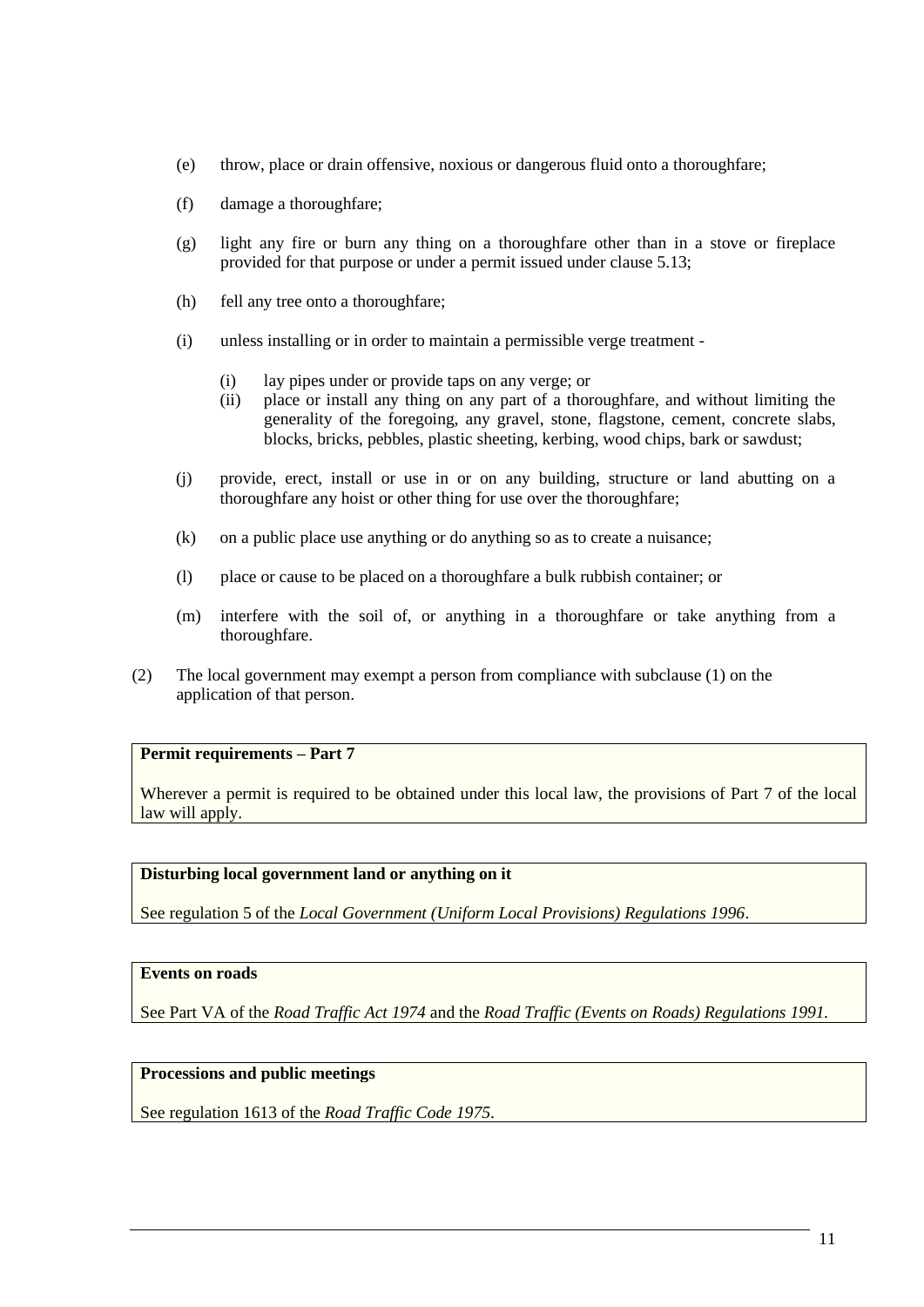# **2.3 No possession and consumption of liquor on thoroughfare**

- (1) A person shall not consume any liquor or have in her or his possession or under her or his control any liquor on a thoroughfare unless –
	- (a) that is permitted under the *Liquor Licensing Act 1988* or under another written law; or
	- (b) the person is doing so in accordance with a permit.
- (2) Subclause (1) does not apply where the liquor is in a sealed container.

# **Limitations as to liquor on unlicensed premises**

See section 119 of the *Liquor Licensing Act 1988*.

# **Division 2 - Vehicle crossing**

# **Crossings**

Generally crossings are dealt with in regulations 12 to 16 of the *Local Government (Uniform Local Provisions) Regulations 1996*.

#### **Protection of footpaths, kerbs and drains**

See sections 377 and 379 of the *Local Government (Miscellaneous Provisions) Act 1960*.

# **Subdivision 1 - Temporary crossings**

#### **2.4 Permit required**

- (1) Where it is likely that works on a lot will involve vehicles leaving a thoroughfare and entering the lot, the person responsible for the works shall obtain a permit for the construction of a temporary crossing to protect the existing carriageway, kerb, drains and footpath, where –
	- (a) a crossing does not exist; or
	- (b) a crossing does exist, but the nature of the vehicles and their loads is such that they are likely to cause damage to the crossing.
- (2) The "person responsible for the works" in subclause (1) is to be taken to be
	- (a) the builder named on the building licence issued under the *Local Government (Miscellaneous Provisions) Act 1960*, if one has been issued in relation to the works; or
	- (b) the registered proprietor of the lot, if no building licence has been issued under the *Local Government (Miscellaneous Provisions) Act 1960* in relation to the works.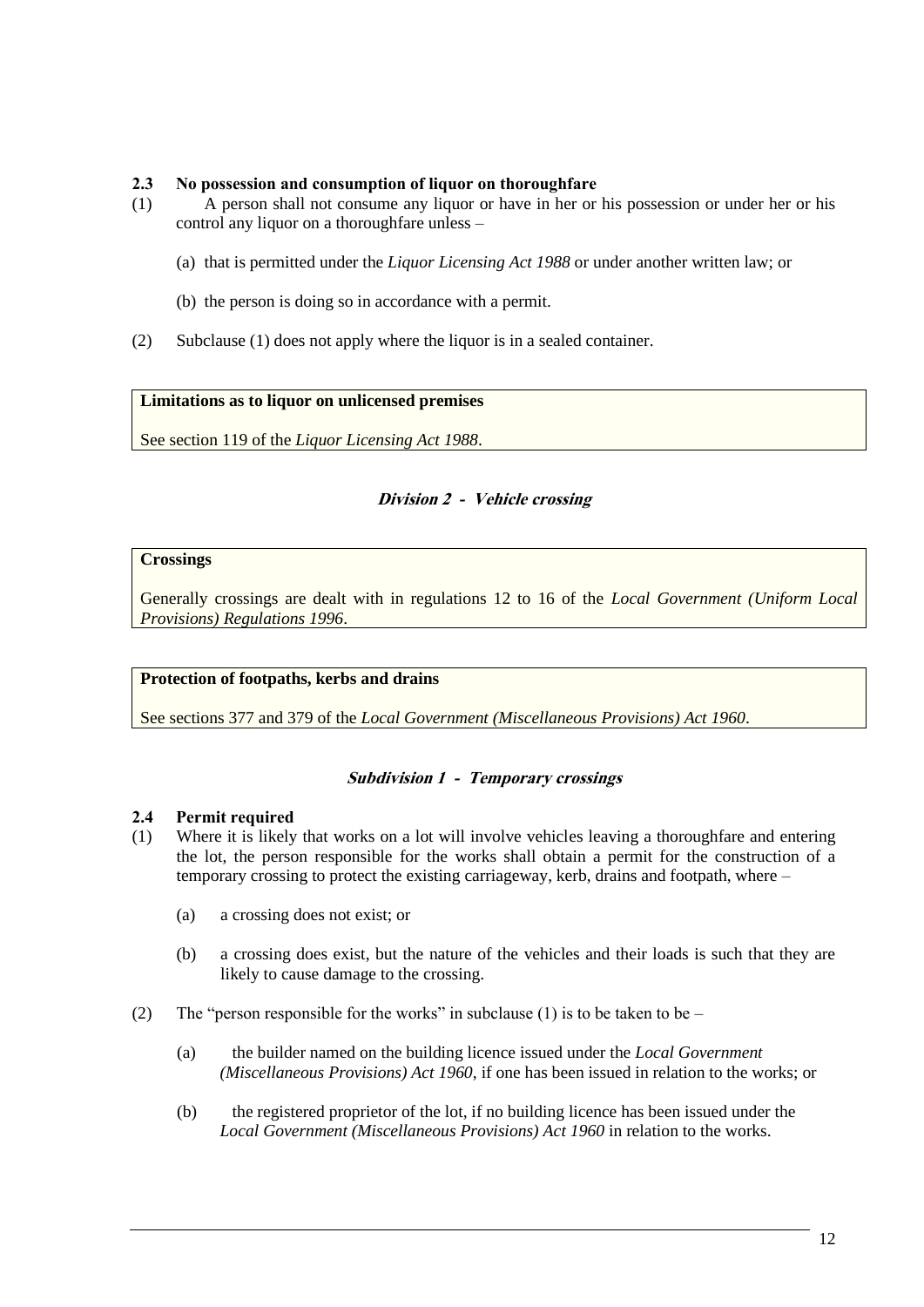(3) If the local government approves an application for a permit for the purpose of subclause (1), the permit is taken to be issued on the condition that until such time as the temporary crossing is removed, the permit holder shall keep the temporary crossing in good repair and in such a condition so as not to create any danger or obstruction to persons using the thoroughfare.

#### **Subdivision 2 - Redundant vehicle crossings**

#### **2.5 Removal of redundant crossing**

- (1) Where works on a lot will result in a crossing no longer giving access to a lot, the crossing is to be removed and the kerb, drain, footpath, verge and any other part of the thoroughfare affected by the removal are to be reinstated to the satisfaction of the local government.
- (2) The local government may give written notice to the owner or occupier of a lot requiring her or him to  $-$ 
	- (a) remove any part of or all of a crossing which does not give access to the lot; and
	- (b) reinstate the kerb, drain, footpath, verge and any other part of the thoroughfare, which may be affected by the removal,

within the period of time stated in the notice, and the owner or occupier of the lot shall comply with that notice.

#### **Division 3 - Verge treatments**

#### **Subdivision 1 - Preliminary**

#### **2.6 Interpretation**

In this Division, unless the context otherwise requires -

**"acceptable material"** means any material which will create a hard surface, and which appears on a list of acceptable materials maintained by the local government.

#### **2.7 Application**

This Division only applies to the townsite.

#### **Subdivision 2 - Permissible verge treatments**

#### **2.8 Permissible verge treatments**

(1) An owner or occupier of land which abuts on a verge may on that part of the verge directly in front of her or his land install a permissible verge treatment.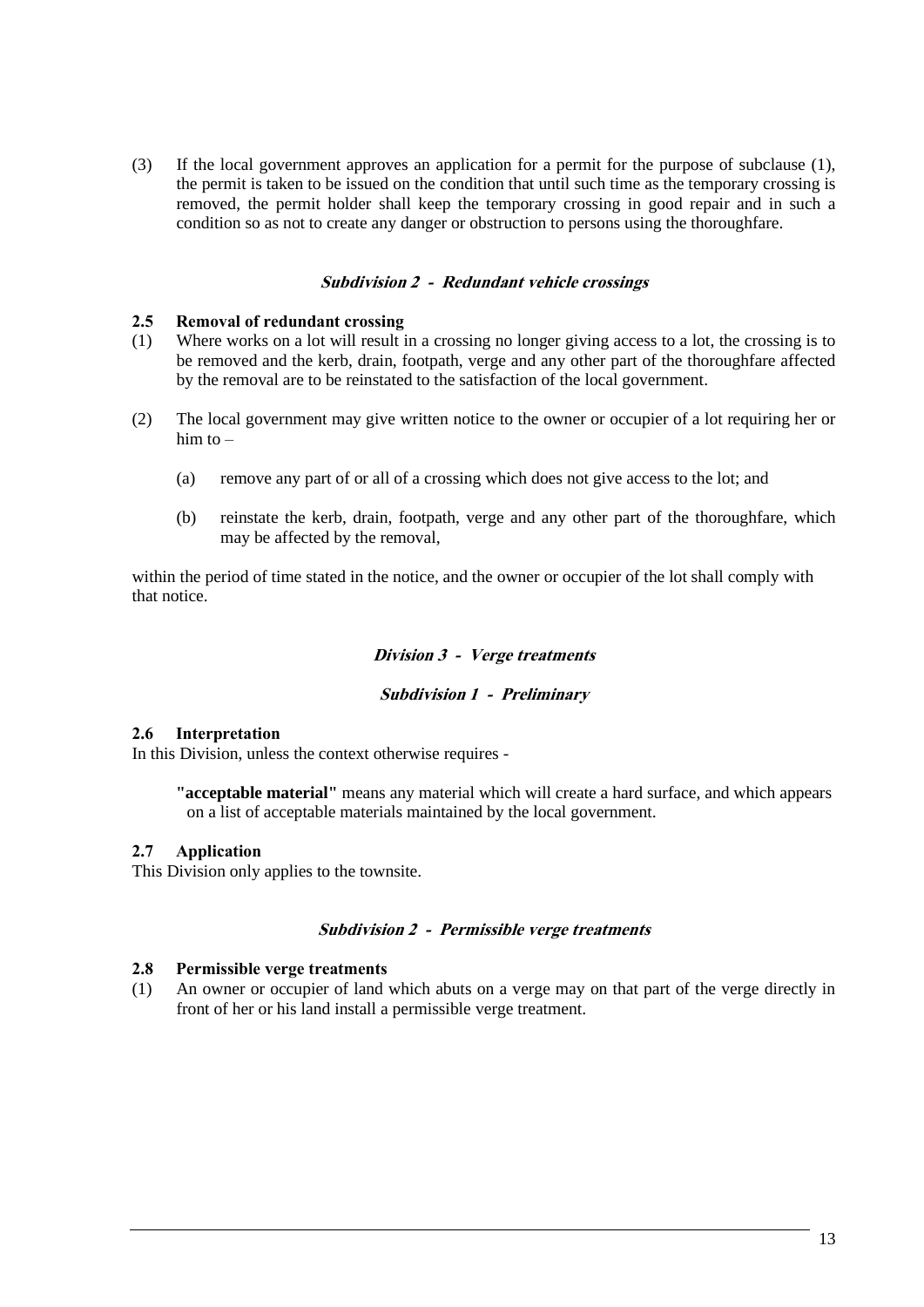- (2) The permissible verge treatments are
	- (a) the planting and maintenance of a lawn;
	- (b) the planting and maintenance of a garden provided that
		- (i) clear sight visibility is maintained at all times for a person using the abutting thoroughfare in the vicinity of an intersection or bend in the thoroughfare; and
		- (ii) where there is no footpath, a pedestrian has safe and clear access of a minimum width of 2m along that part of the verge immediately adjacent to the kerb;
	- (c) the installation of an acceptable material; or
	- (d) the installation over no more than one third of the area of the verge (excluding any vehicle crossing) of an acceptable material in accordance with paragraph (c), and the planting and maintenance of either a lawn or a garden on the balance of the verge in accordance with paragraph (a) or (b).

#### **2.9 Only permissible verge treatments to be installed**

- (1) A person shall not install or maintain a verge treatment which is not a permissible verge treatment.
- (2) The owner and occupier of the lot abutting a verge treatment referred to in subclause (1) are each to be taken to have installed and maintained that verge treatment for the purposes of this clause and clause 2.10.

#### **2.10 Obligations of owner or occupier**

An owner or occupier who installs or maintains a permissible verge treatment shall -

- (a) keep the permissible verge treatment in a good and tidy condition and ensure, where the verge treatment is a garden or lawn, that a footpath on the verge and a carriageway adjoining the verge is not obstructed by the verge treatment;
- (b) not place any obstruction on or around the verge treatment; and
- (c) not disturb a footpath on the verge.

#### **2.11 Notice to owner or occupier**

The local government may give a notice in writing to the owner or the occupier of a lot abutting on a verge to make good, within the time specified in the notice, any breach of a provision of this Division.

#### **Subdivision 3 - Existing verge treatments**

#### **2.12 Transitional provision**

 $(1)$  In this clause –

**"former provisions"** means the local law of the local government which permitted certain types of verge treatments, whether with or without the consent of the local government, and which was repealed by this local law.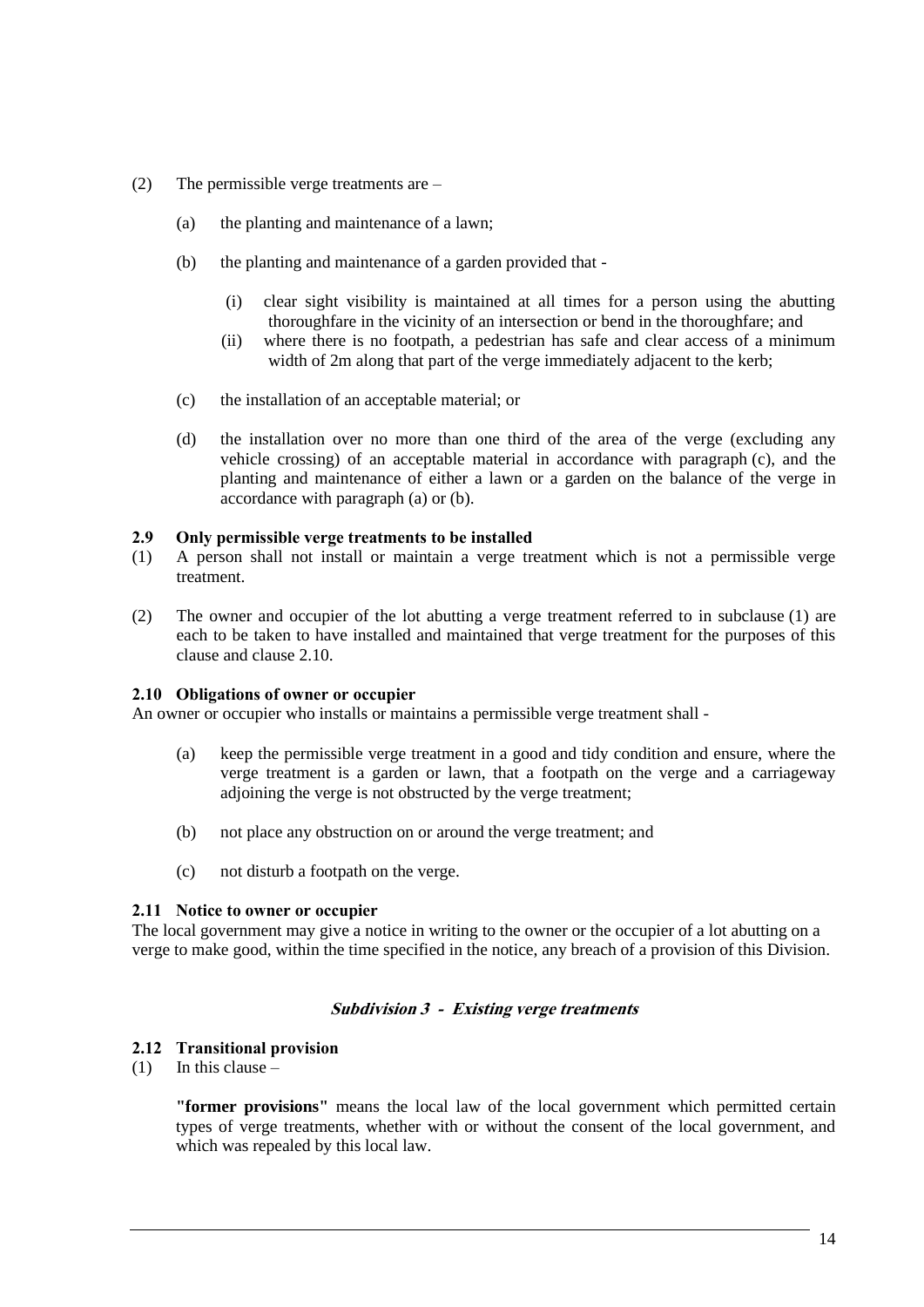- (2) A verge treatment which
	- (a) was installed prior to the commencement day; and
	- (b) on the commencement day is a type of verge treatment which was permitted under and complied with the former provisions,

is to be taken to be a permissible verge treatment for so long as the verge treatment remains of the same type and continues to comply with the former provisions.

#### **Subdivision 4 - Public works**

#### **2.13 Power to carry out public works on verge**

Where the local government or an authority empowered to do so under a written law disturbs a verge, the local government or the authority -

- (a) is not liable to compensate any person for that disturbance;
- (b) may backfill with sand, if necessary, any garden or lawn; and
- (c) is not liable to replace or restore any
	- (i) verge treatment and, in particular, any plant or any acceptable material or other hard surface; or
	- (ii) sprinklers, pipes or other reticulation equipment.

#### **Division 4 - Property numbers**

#### **Subdivision 1 - Preliminary**

### **2.14 Interpretation**

In this Division, unless the context requires otherwise -

**"Number"** means a number of a lot with or without an alphabetical suffix indicating the address of the lot by reference to a thoroughfare.

#### **Subdivision 2 - Assignment and marking of numbers**

#### **2.15 Assignment of numbers**

The local government may assign a Number to a lot in the district and may assign another Number to the lot instead of that previously assigned.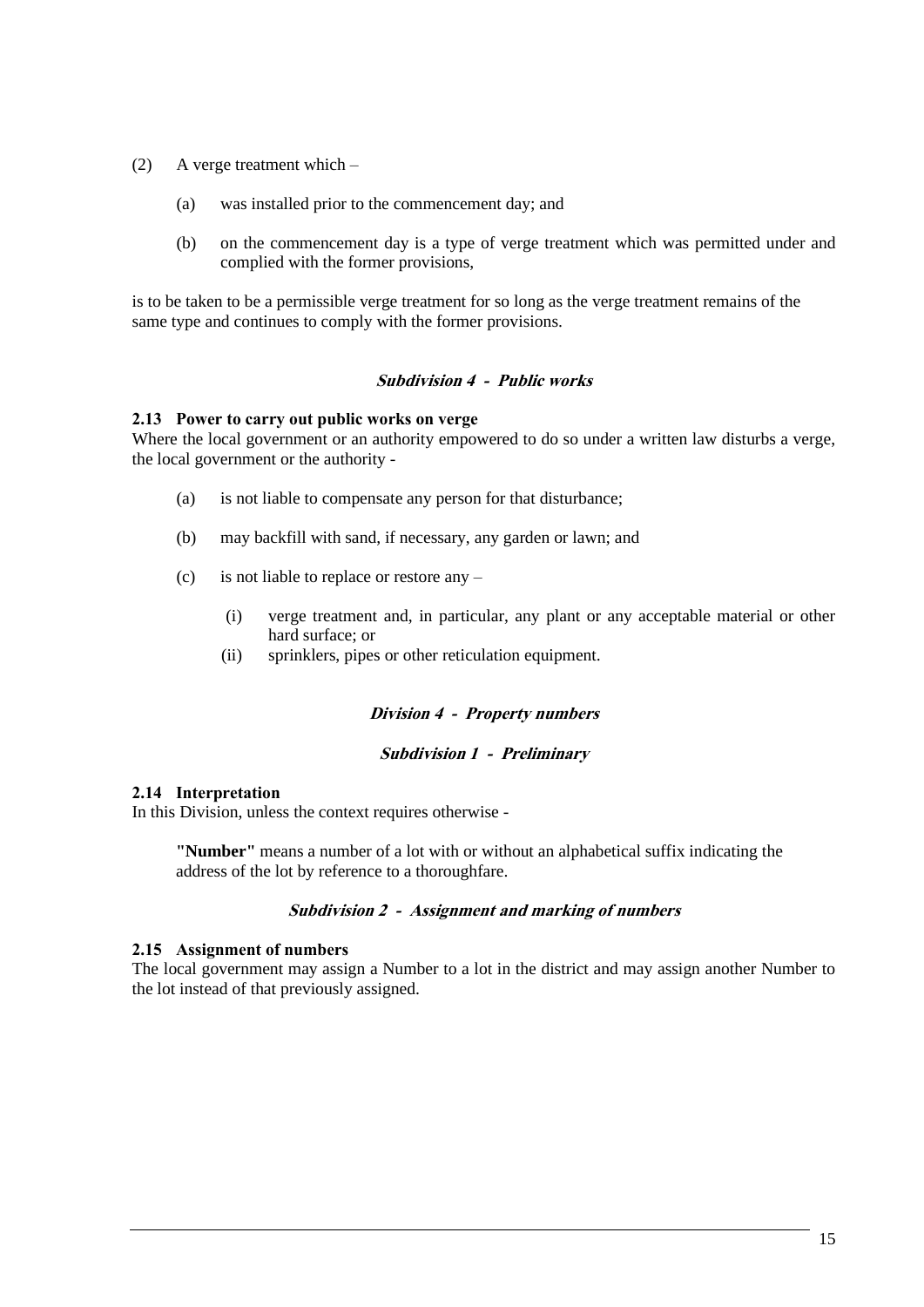# **Division 5 - Fencing**

#### **2.16 Public place – Item 4(1) of Division 1, Schedule 3.1 of Act**

The following places are specified as a public place for the purpose of item 4(1) of Division 1 of Schedule 3.1 of the Act –

- (a) a public place, as that term is defined in clause 1.2; and
- (b) local government property.

#### **Division 6 - Signs erected by the local government**

# **2.17 Signs**

- (1) A local government may erect a sign on a public place specifying any conditions of use which apply to that place.
- (2) A person shall comply with a sign erected under subclause (1).
- (3) A condition of use specified on a sign erected under subclause (1) is to be for the purpose of giving notice of the effect of a provision of this local law.

# **2.18 Transitional**

Where a sign erected on a public place has been erected under a local law of the local government repealed by this local law, then on and from the commencement day, it is to be taken to be a sign erected under clause 2.17 if –

- (a) the sign specifies a condition of use relating to the public place which gives notice of the effect of a provision of this local law; and
- (b) the condition of use specified is not inconsistent with any provision of this local law.

# **Division 7 - Driving on a closed thoroughfare**

#### **2.19 No driving on closed thoroughfare**

- (1) A person shall not drive or take a vehicle on a closed thoroughfare unless
	- (a) that is in accordance with any limits or exceptions specified in the order made under section 3.50 of the Act; or
	- (b) the person has first obtained a permit.
- $(2)$  In this clause –

**"closed thoroughfare"** means a thoroughfare wholly or partially closed under section 3.50 or 3.50A of the Act.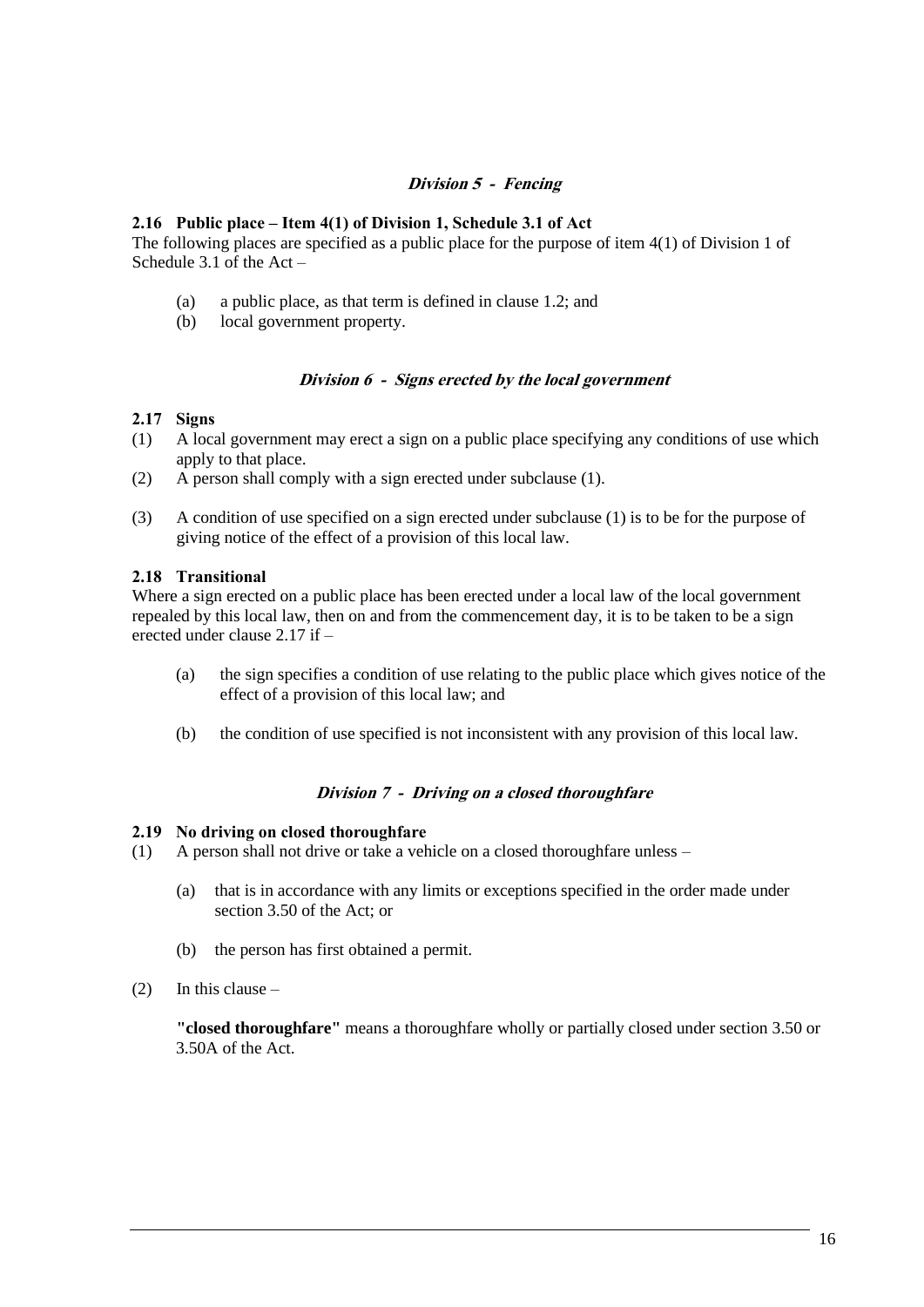### **Closing certain thoroughfares to vehicles**

See sections 3.50 and 3.50A of the *Local Government Act 1995*, and regulations 4 to 6 of the *Local Government (Functions and General) Regulations 1996*.

# **Roads may be closed**

See section 92 of the *Road Traffic Act 1974*.

# **PART 3 – ADVERTISING SIGNS ON THOROUGHFARES**

# **Traffic-control signals and traffic signs**

See regulation 301 of the *Road Traffic Code 1975.*

# **Division 1 - Preliminary**

#### **3.1 Interpretation**

In this Part, unless the context otherwise requires -

**"advertising sign"** means a sign used for the purpose of advertisement and includes an "election sign";

**"direction sign"** means a sign which indicates the direction of another place, activity or event, but does not include any such sign erected or affixed by the local government or the Commissioner of Main Roads;

**"election sign"** means a sign or poster which advertises any aspect of a forthcoming Federal, State or Local Government election; and

**"portable direction sign"** means a portable free standing direction sign; and

**"portable sign"** means a portable free standing advertising sign.

# **Division 2 - Permit**

# **3.2 Advertising signs and portable direction signs**

- (1) A person shall not, without a permit
	- (a) erect or place an advertising sign on a thoroughfare; or
	- (b) post any bill or paint, place or affix any advertisement on a thoroughfare.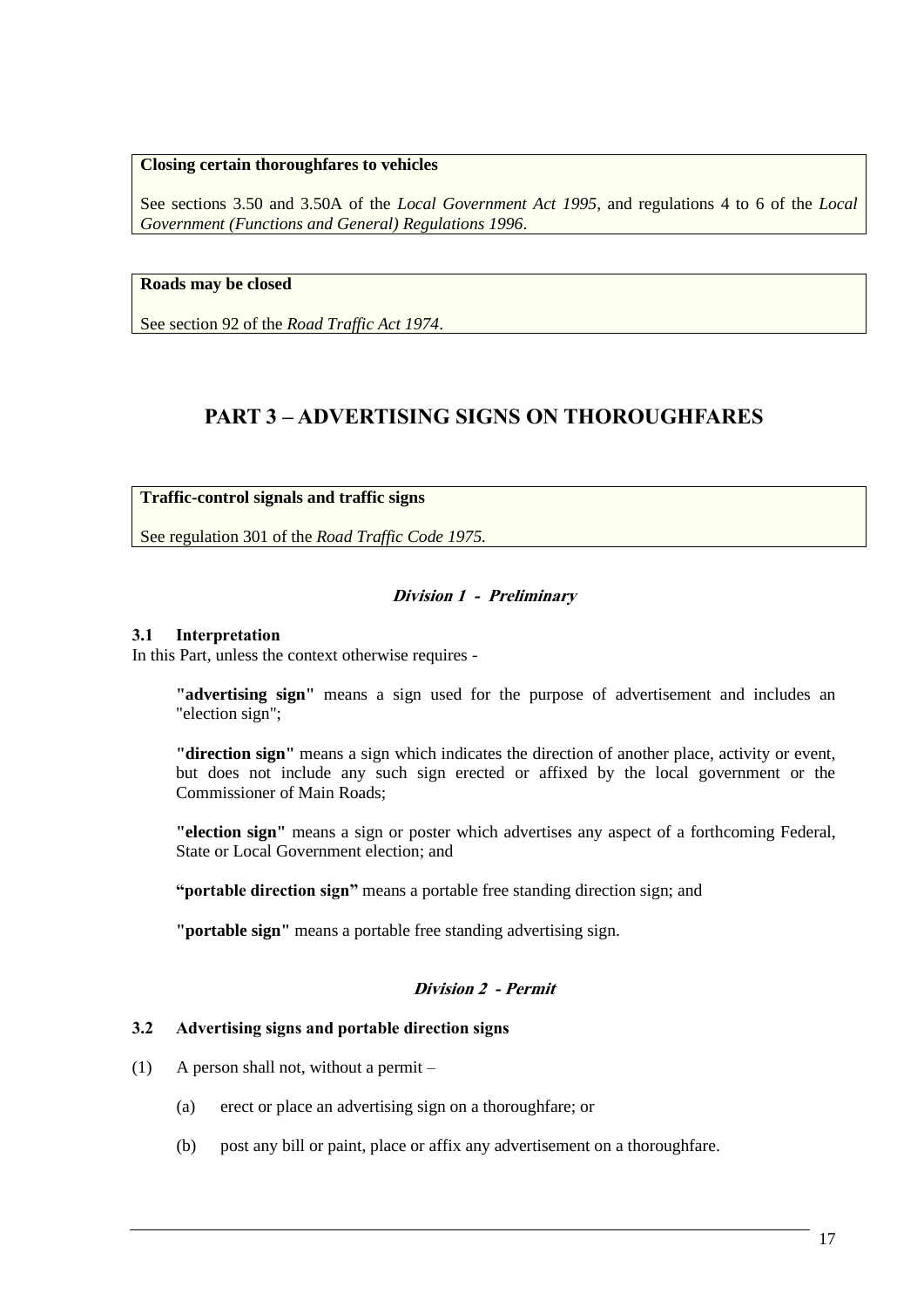- (2) Notwithstanding subclause (1), a permit is not required in respect of a portable direction sign which neither exceeds 500mm in height nor  $0.5m<sup>2</sup>$  in area, provided that the sign is placed or erected on a thoroughfare on an infrequent or occasional basis only to direct attention to a place, activity or event during the hours of that activity or event.
- (3) Notwithstanding subclause (1), a person shall not erect or place an advertising sign
	- (a) on a footpath;
	- (b) over any footpath where the resulting vertical clearance between the sign and the footpath is less than 2.5m;
	- (c) on or within 3m of a carriageway;
	- (d) in any other location where, in the opinion of the local government, the sign is likely to obstruct lines of sight along a thoroughfare or cause danger to any person using the thoroughfare; or
	- (e) on any natural feature, including a rock or tree, on a thoroughfare, or on any bridge or the structural approaches to a bridge.

#### **3.3 Matters to be considered in determining application for permit**

In determining an application for a permit for the purpose of clause 3.2(1), the local government is to have regard to -

- (a) any other written law regulating the erection or placement of signs within the district;
- (b) the dimensions of the sign;
- (c) other advertising signs already approved or erected in the vicinity of the proposed location of the sign;
- (d) whether or not the sign will create a hazard to persons using a thoroughfare; and
- (e) the amount of the public liability insurance cover, if any, to be obtained by the applicant.

#### **Division 3 – Conditions on permit**

#### **3.4 Conditions on portable sign**

If the local government approves an application for a permit for a portable sign, the application is to be taken to be approved subject to the following conditions –

- (a) the portable sign shall
	- (i) not exceed 1m in height;
	- (ii) not exceed an area of  $1m<sup>2</sup>$  on any side;
	- (iii) relate only to the business activity described on the permit;
	- (iv) contain letters not less than 200mm in height;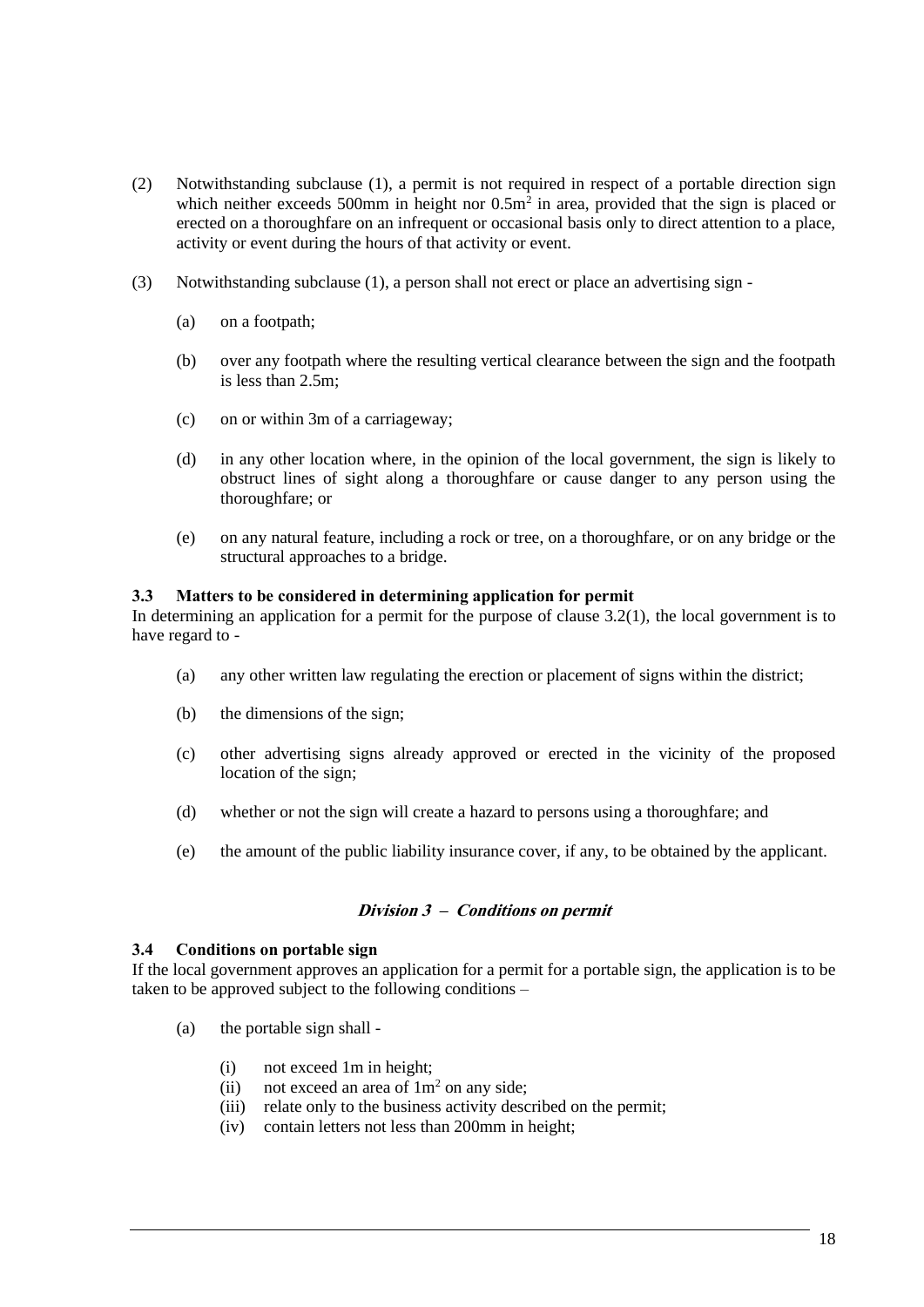- (v) not be erected in any position other than immediately adjacent to the building or the business to which the sign relates;
- (vi) be removed each day at the close of the business to which it relates and not be erected again until the business next opens for trading;
- (vii) be secured in position in accordance with any requirements of the local government;
- (viii) be placed so as not to obstruct or impede the reasonable use of a thoroughfare or access to a place by any person; and
- (ix) be maintained in good condition; and
- (b) no more than one portable sign shall be erected in relation to the one building or business.

#### **3.5 Conditions on election sign**

If the local government approves an application for a permit for the erection or placement of an election sign on a thoroughfare, the application is to be taken to be approved subject to the sign –

- (a) being erected at least 30m from any intersection;
- (b) being free standing and not being affixed to any existing sign, post, power or light pole, or similar structure;
- (c) being placed so as not to obstruct or impede the reasonable use of a thoroughfare, or access to a place by any person;
- (d) being placed so as not to obstruct or impede the vision of a driver of a vehicle entering or leaving a thoroughfare or crossing;
- (e) being maintained in good condition;
- (f) not being erected until the election to which it relates has been officially announced;
- (g) being removed within 24 hours of the close of polls on voting day;
- (h) not being placed within 100m of any works on the thoroughfare;
- (i) being securely installed;
- (j) not being an illuminated sign;
- (k) not incorporating reflective or fluorescent materials; and
- (l) not displaying only part of a message which is to be read with other separate signs in order to obtain the whole message.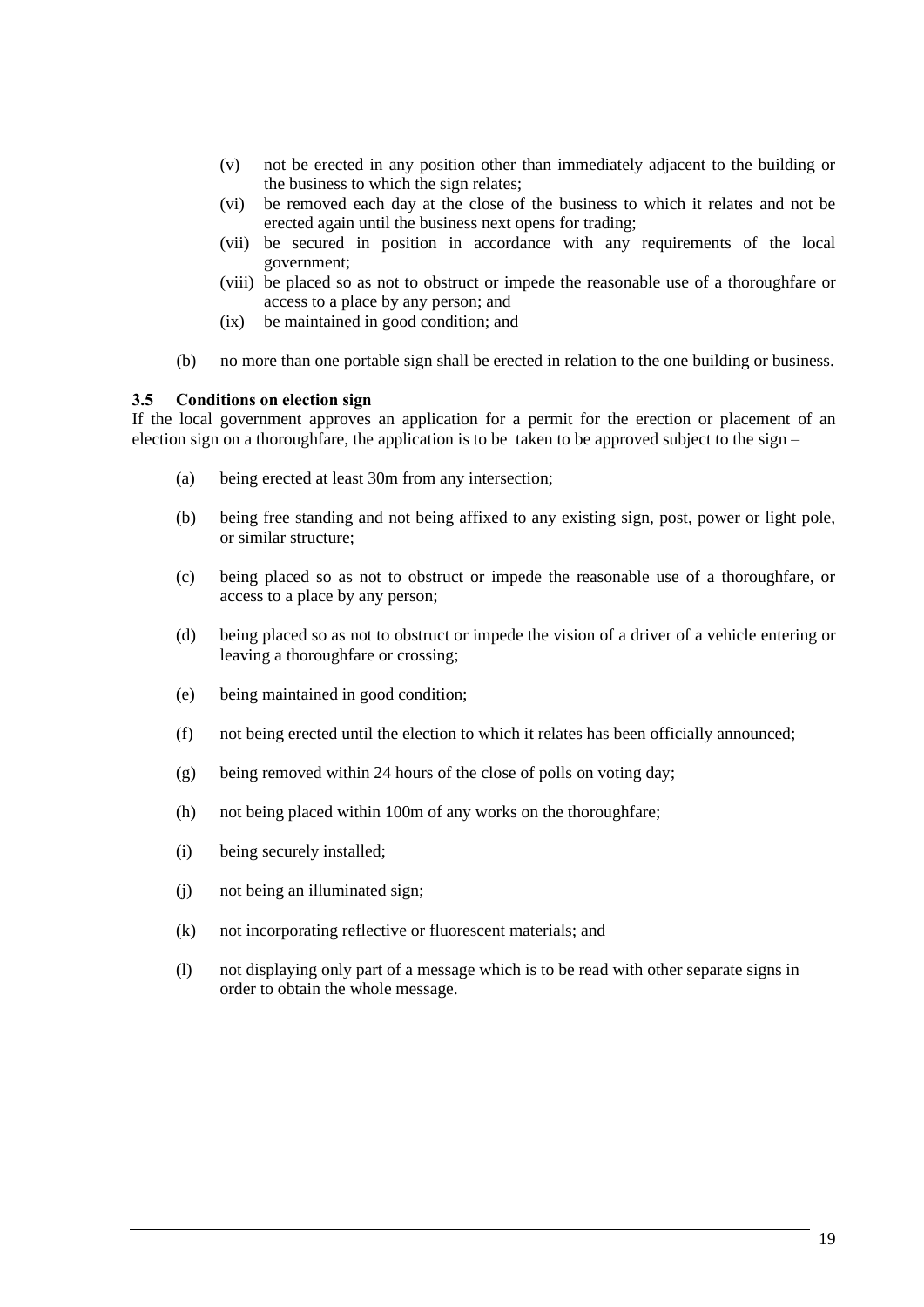# **PART 4 – OBSTRUCTING ANIMALS/OR VEHICLES**

# **4.1 Leaving animal or vehicle in public place or on local government property**

- (1) A person shall not leave an animal or a vehicle, or any part of a vehicle, in a public place or on local government property so that it obstructs the use of any part of that public place or local government property, unless that person has first obtained a permit or is authorized to do so under a written law.
- (2) A person will not contravene subclause (1) where the animal is secured or tethered for a period not exceeding 1 hour.
- (3) A person will not contravene subclause (1) where the vehicle is left for a period not exceeding 24 hours.

#### **4.2 Prohibitions relating to animals**

- (1) In subclause (2), "owner" in relation to an animal includes
	- (a) an owner of it;
	- (b) a person in possession of it;
	- (c) a person who has control of it; and
	- (d) a person who ordinarily occupies the premises where the animal is permitted to stay.
- (2) An owner of an animal shall not
	- (a) allow the animal to enter or remain for any time on any thoroughfare except for the use of the thoroughfare as a thoroughfare and unless it is led, ridden or driven;
	- (b) allow an animal which has a contagious or infectious disease to be led, ridden or driven in a public place; or
	- (c) train or race the animal on a thoroughfare.
- (3) An owner of a horse shall not lead, ride or drive a horse on a thoroughfare in a built-up area, unless that person does so under a permit or under the authority of a written law.

# **Unattended stock on roads**

See regulation 1702 of the *Road Traffic Code 1975*.

# **Restrictions on driving of stock**

See regulation 1702A of the *Road Traffic Code 1975*.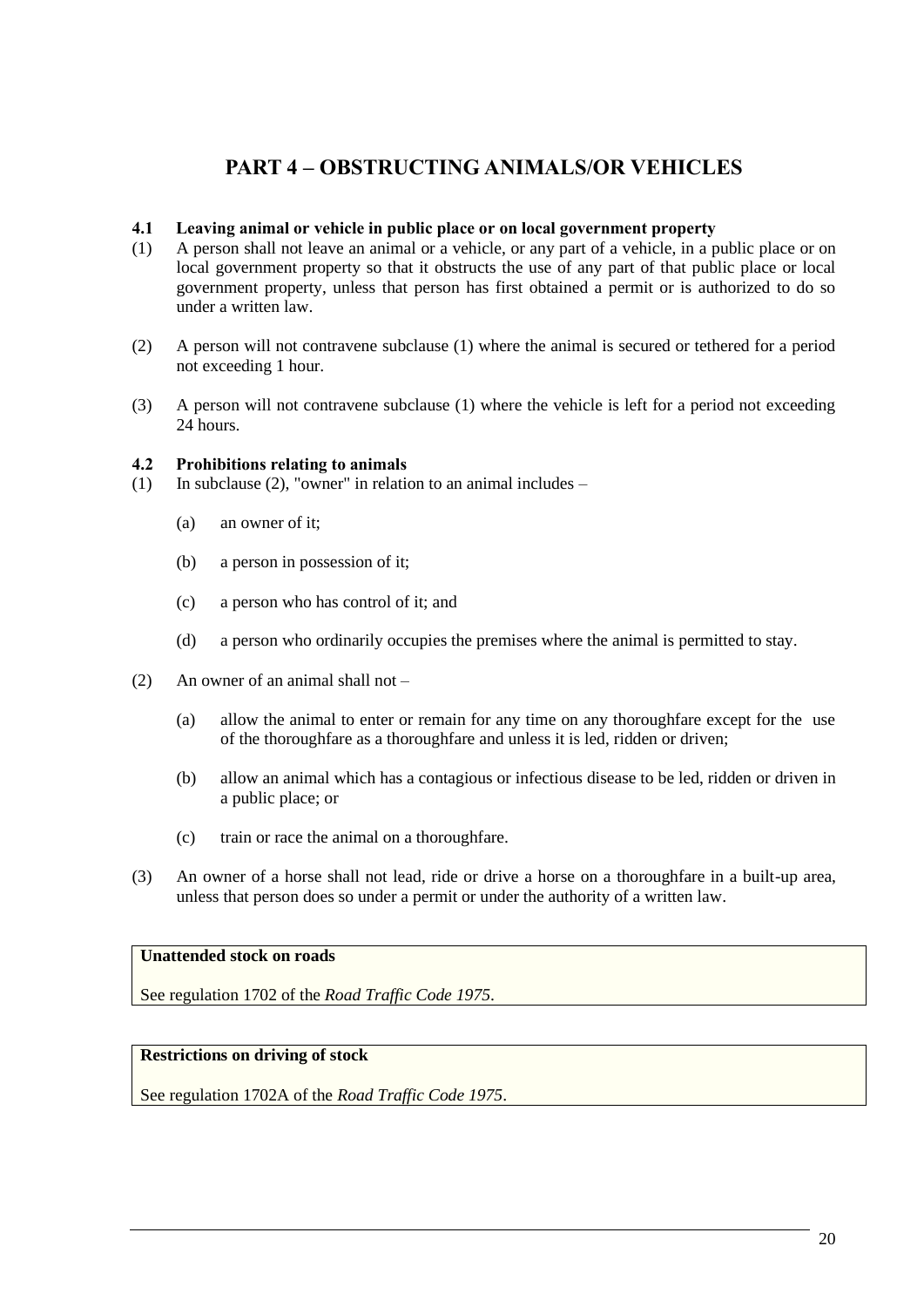# **Permit for driving of stock**

See regulation 1703 of the *Road Traffic Code 1975*.

**Division 2 - Shopping trolleys**

4.3 to 4.7 deleted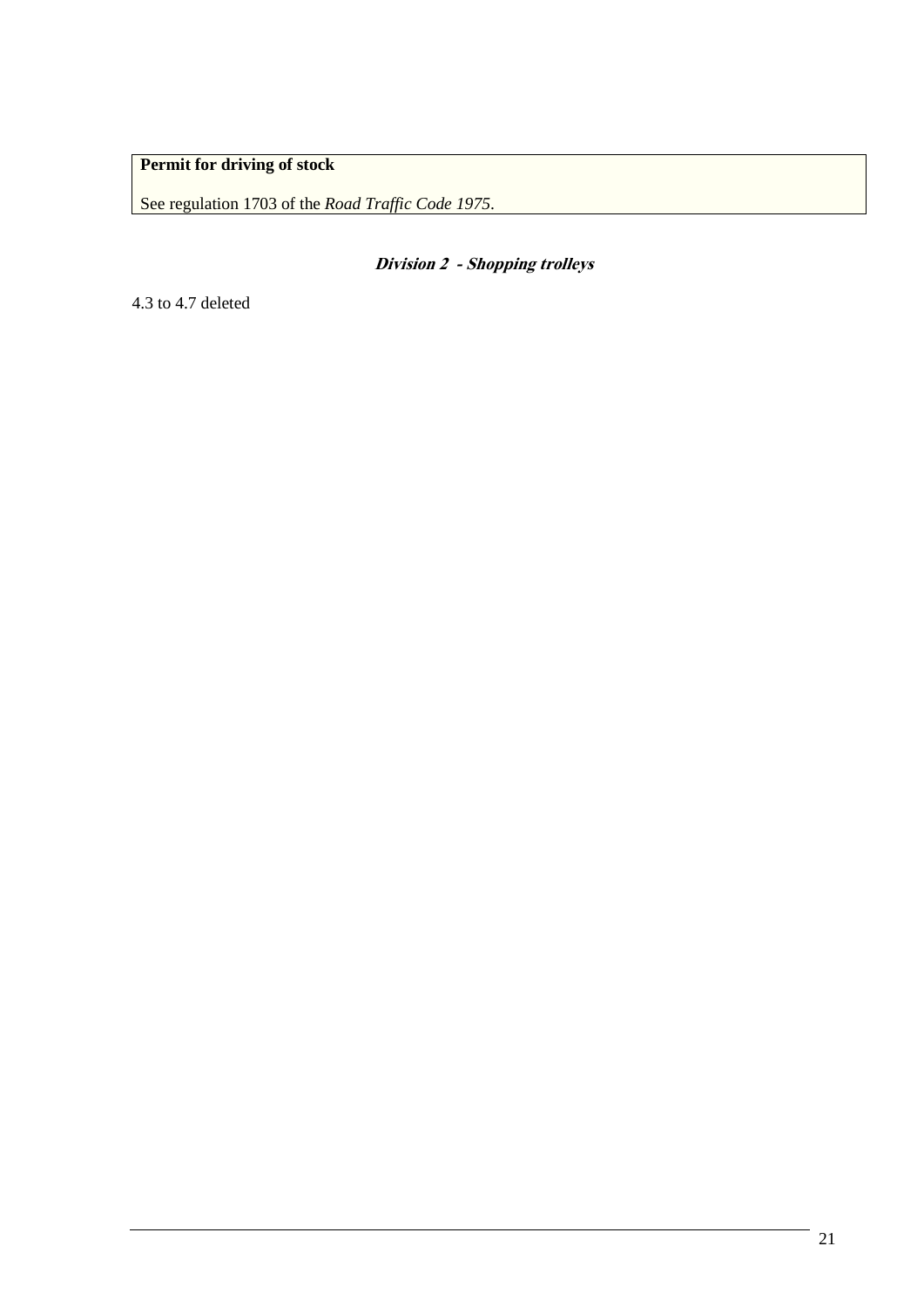# **PART 5 - ROADSIDE CONSERVATION**

# **Division 1 - Preliminary**

# **5.1 Interpretation**

In this Part -

**"MRWA"** means Main Roads Western Australia;

**"protected flora"** has the meaning given to it in section 6(1) of the *Wildlife Conservation Act 1950*;

**"rare flora"** has the meaning given to it in section 23F of the *Wildlife Conservation Act 1950*;

**"Roadside Conservation Committee"** means the Roadside Conservation Committee established under the Land Resource Policy Council within the Office of Premier and Cabinet; and

**"special environmental area"** means an area designated as such under clause 5.7.

# **5.2 Application**

This Part does not apply to the townsite.

# **Division 2 - Flora roads**

#### **5.3 Declaration of flora road**

The local government may declare a thoroughfare which has, in the opinion of the local government, high quality roadside vegetation to be a flora road.

#### **5.4 Construction works on flora roads**

Construction and maintenance work carried out by the local government on a flora road is to be in accordance with the 'Code of Practice for Roadside Conservation and Road Maintenance' prepared by the Roadside Conservation Committee.

#### **5.5 Signposting of flora roads**

The local government may signpost flora roads with the standard MRWA 'flora road' sign.

#### **5.6 Driving only on carriageway of flora roads**

- (1) A person driving or riding a vehicle on a flora road shall only drive or ride the vehicle on the carriageway.
- (2) Subclause (1) does not apply where
	- (a) conditions on the thoroughfare do not reasonably permit a vehicle to remain on the carriageway;
	- (b) there is no carriageway; or
	- (c) an exemption from the application of subclause (1) has been obtained from the local government.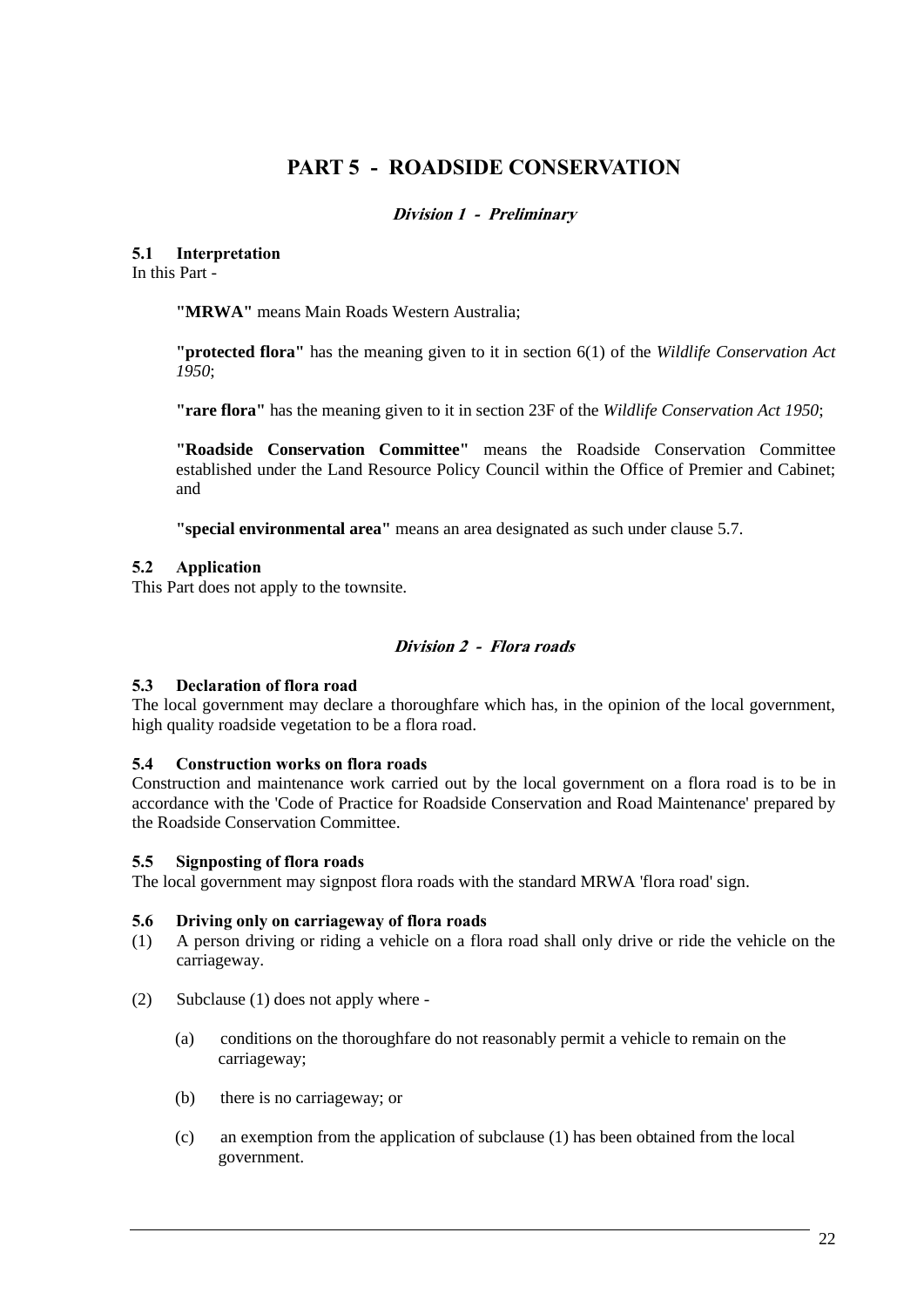# **Division 3 - Special environmental areas**

#### **5.7 Designation of special environmental areas**

The local government may designate a thoroughfare, or any part of a thoroughfare, as a special environmental area which -

- (a) has protected flora or rare flora; or
- (b) in the opinion of the local government, has environmental, aesthetic or cultural significance.

#### **5.8 Marking of special environmental areas**

The local government is to mark and keep a register of each thoroughfare, or part of a thoroughfare, designated as a special environmental area.

#### **Division 4 – Planting in thoroughfares**

#### **5.9 Permit to plant**

A person shall not plant any plant or sow any seeds in a thoroughfare without first obtaining a permit.

#### **5.10 Relevant considerations in determining application**

In determining an application for a permit for the purpose of clause 5.9, the local government is to have regard to -

- (a) existing vegetation within that part of the thoroughfare in which the planting is to take place; and
- (b) the diversity of species and the prevalence of the species which are to be planted or sown.

### **Division 5 - Clearance of vegetation**

#### **5.11 Permit to clear**

A person shall not clear and maintain in a cleared state, the surface of a thoroughfare within 1m of that person's land without first obtaining a permit and any other approvals which may be required under any written law.

#### **Notice of clearing where clearing in excess of 1ha**

See regulation 4 of the *Soil and Land Conservation Regulations 1992*.

#### **5.12 Application for permit**

In addition to the requirements of clause  $7.1(2)$ , a person making an application for a permit for the purpose of clause 5.11 shall submit a sketch plan clearly showing the boundary of the person's land and the portions of the thoroughfare joining that person's land which are to be cleared.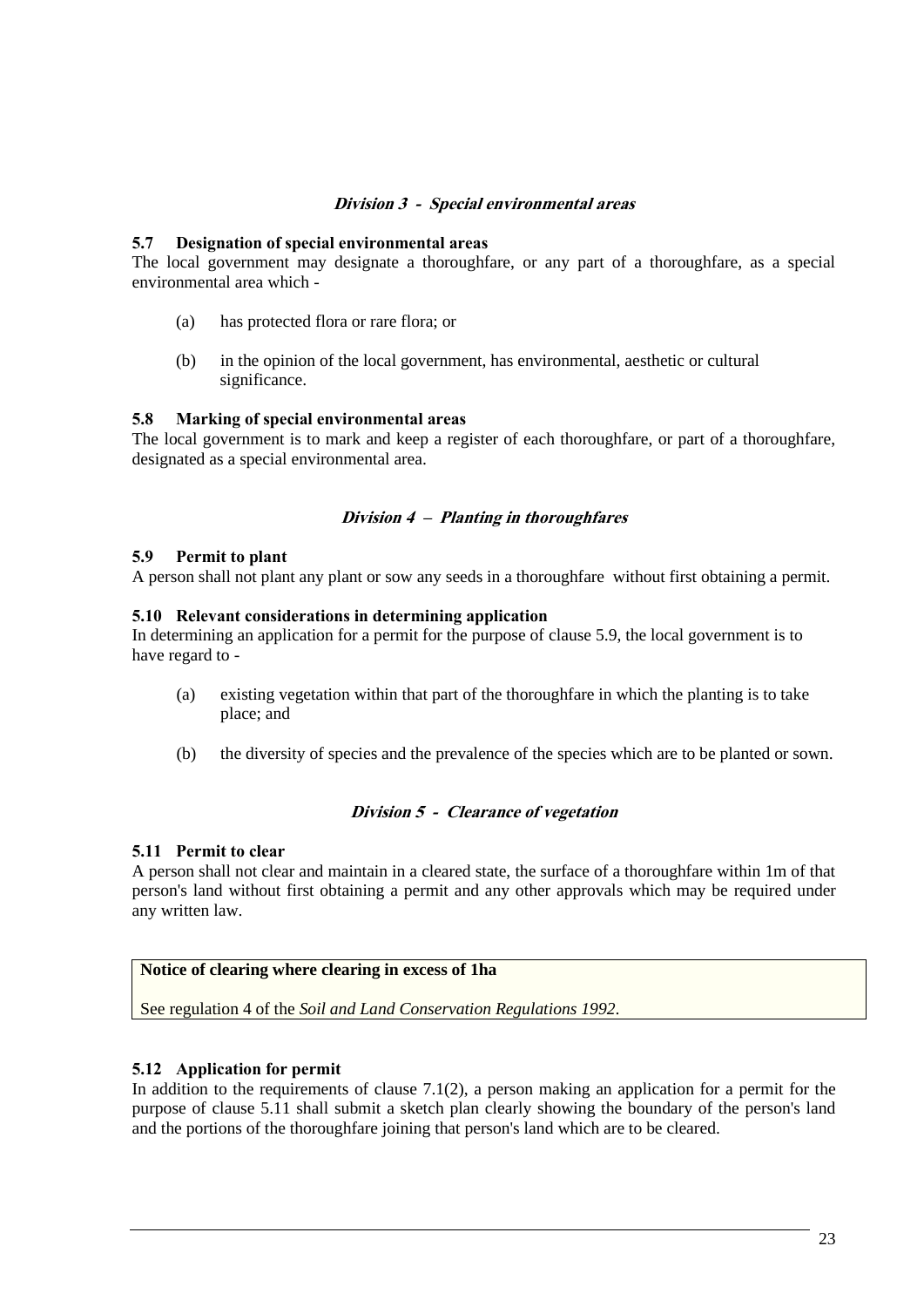# **Division 6 - Fire management**

# **5.13 Permit to burn thoroughfare**

A person shall not burn part of a thoroughfare without first obtaining a permit or unless acting under the authority of any other written law.

# **Back-burning**

See section 44(1)(c) of the *Bush Fire Act 1954*.

# **5.14 Application for permit**

In addition to the requirements of clause  $7.1(2)$ , an application for a permit for the purposes of clause 5.13 shall –

- (a) include a sketch plan showing the portions of a thoroughfare which are proposed to be burned; and
- (b) advise of the estimated fire intensity and the measures to be taken to protect upper storey vegetation from the burn.

#### **5.15 When application for permit can be approved**

The local government may approve an application for a permit for the purpose of clause 5.13 only if the burning of the particular part of the thoroughfare will -

- (a) reduce a fire hazard and alternative means of reducing that hazard, such as slashing or the use of herbicides, are considered by the local government to be not feasible or more detrimental to native flora and fauna than burning; or
- (b) in the opinion of the local government, be beneficial for the preservation and conservation of native flora and fauna.

#### **5.16 Prohibitions on burning**

Notwithstanding anything to the contrary in this local law, an application for a permit for the purpose of clause 5.13 is not to be approved by the local government -

- (a) for burning between 31 August and 1 May of the following year where the intensity of the burn could damage native flora and fauna; or
- (b) in any year to any person for any part of a thoroughfare which is on the opposite side of the carriageway to that portion of the thoroughfare for which a permit to burn has been approved in the same year.

# **Division 7 - Firebreaks**

#### **5.17 Permit for firebreaks on thoroughfares**

A person shall not construct a firebreak on a thoroughfare without first obtaining a permit.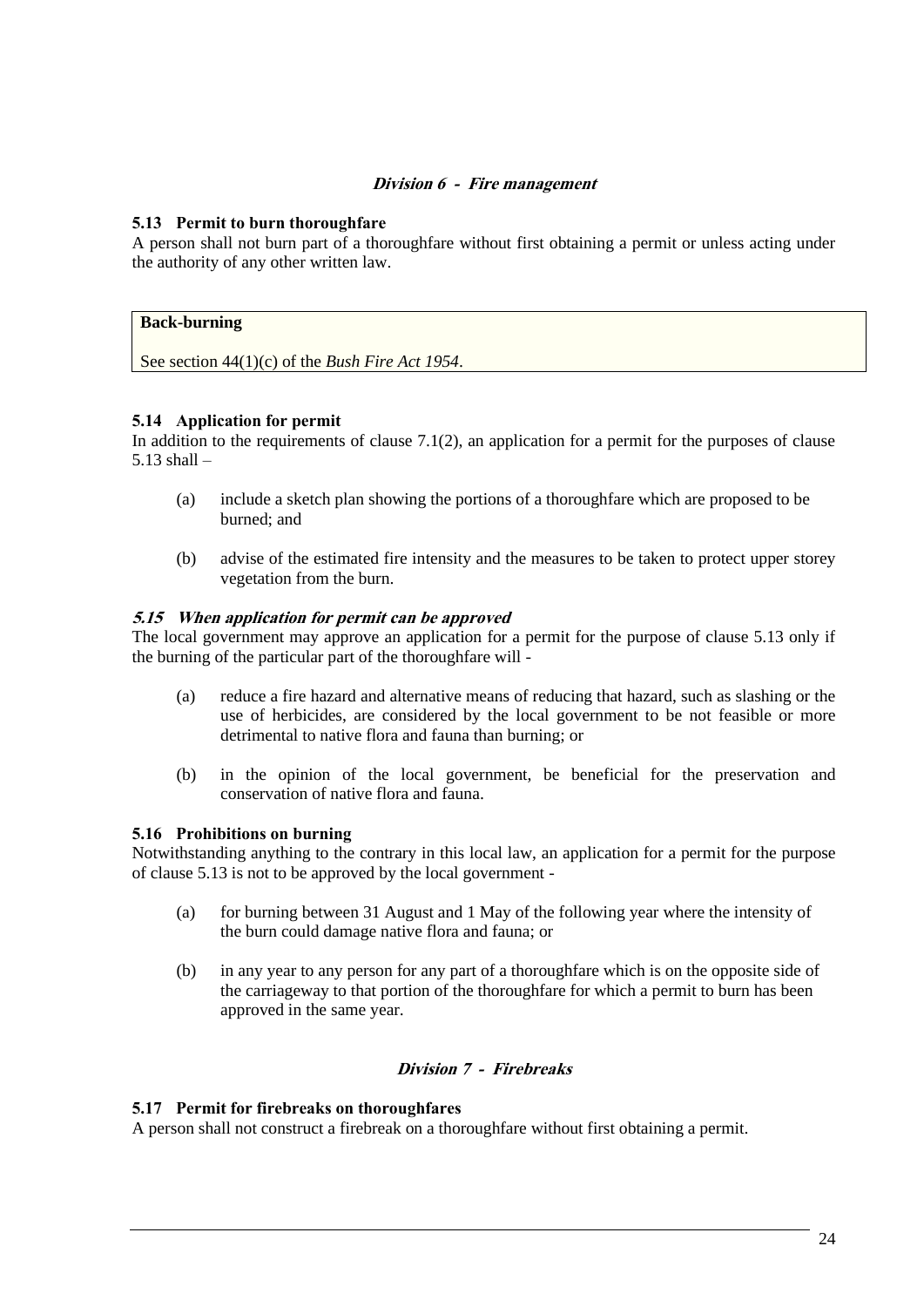# **5.18 When application for permit cannot be approved**

- (1) The local government is not to approve an application for a permit for the purpose of clause 5.17 where the thoroughfare is less than 20m wide.
- (2) Subclause (1) does not apply where the firebreak is, in the opinion of the local government, desirable for the protection of roadside vegetation.

#### **Division 8 - Commercial wildflower harvesting on thoroughfares**

#### **5.19 General prohibition on commercial wildflower harvesting**

Subject to clause 5.20, a person shall not commercially harvest native flora on a thoroughfare.

#### **5.20 Permit for revegetation projects**

- (1) A person shall not collect seed from native flora on a thoroughfare without first obtaining a permit.
- (2) The local government may approve an application for a permit under subclause (1) only where-
	- (a) the seed is required for a revegetation project in any part of the district; and
	- (b) the thoroughfare, or the relevant part of it, is not a special environmental area.
- (3) Unless the local government specifically provides to the contrary on a permit, if the local government approves an application for a permit for the purpose of subclause (1) it is to be taken to be approved subject to the following conditions –
	- (a) the collection of the seed is to be carried out so as not to endanger the long time survival of the native flora on the thoroughfare; and
	- (b) any licence or approval which may be required under any other written law is to be obtained by the applicant.

# **Protected flora**

See sections 23A and 23B of the *Wildlife Conservation Act 1950*.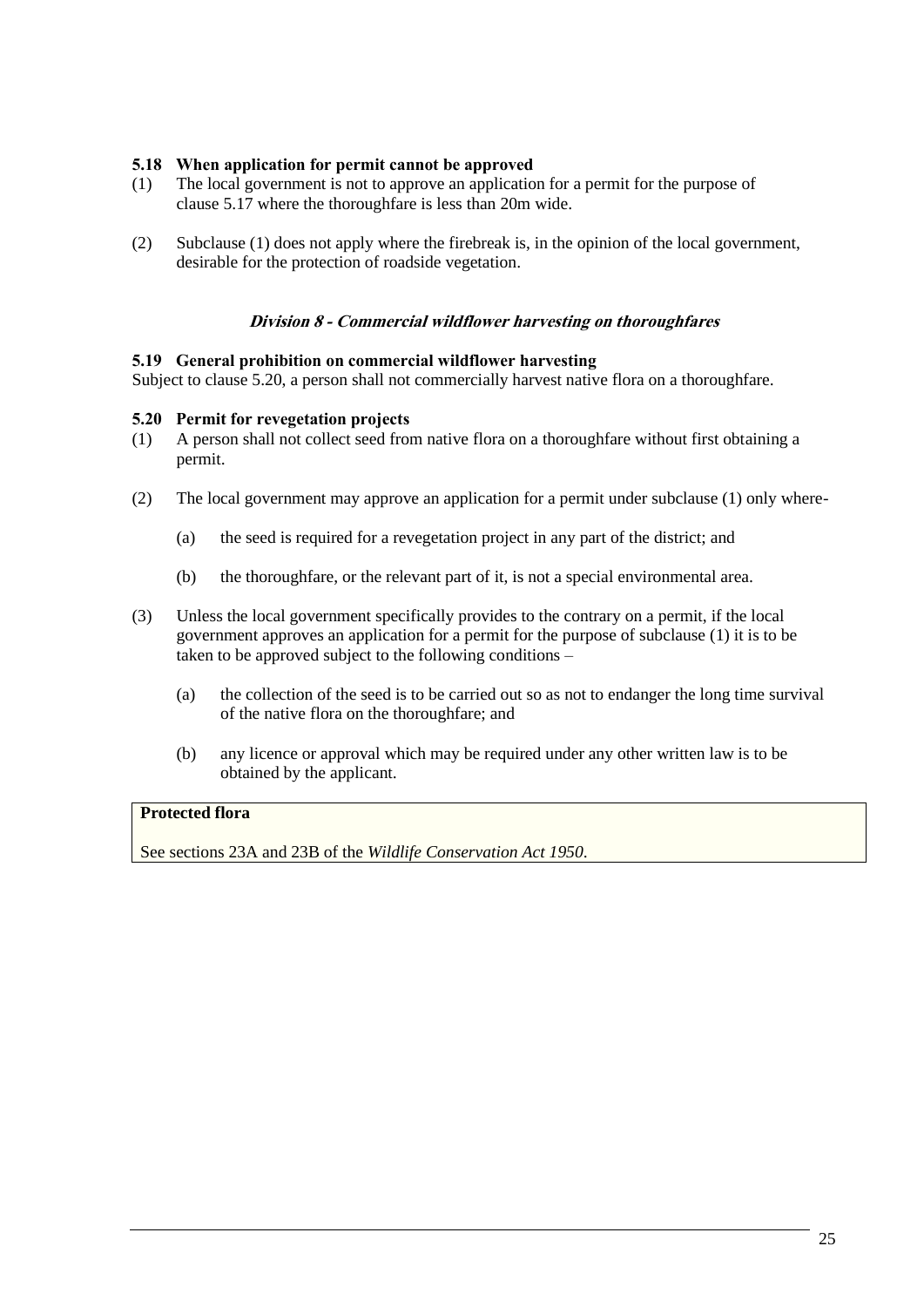# **PART 6 - TRADING IN THOROUGHFARES AND PUBLIC PLACES**

# **Division 1 - Stallholders and traders**

#### **Application of Fair Trading Act 1987**

Stallholders and traders will all be "suppliers" of goods or services within the *Fair Trading Act 1987*. Accordingly, the provisions of the Act relating to misleading or deceptive conduct, unconscionable conduct, false representations and unsolicited goods will apply to them.

#### **Subdivision 1 - Preliminary**

#### **6.1 Interpretation**

.

In this Division, unless the context otherwise requires -

**"Competition Principles Agreement"** means the Competition Principles Agreement executed by each State and Territory of the Commonwealth and the Commonwealth of Australia on 11 April 1995;

**"public place"** includes -

- (a) any thoroughfare or place which the public are allowed to use whether or not the thoroughfare or place is on private property; and
- (b) local government property,

but does not include premises on private property from which trading is lawfully conducted under a written law.

**"stall"** means a movable or temporarily fixed structure, stand or table in, on or from which goods or services are sold, hired or offered for sale or hire;

**"stallholder"** means a person in charge of a stall;

**"stallholder's permit"** means a permit issued to a stallholder;

**"trader"** means a person who carries on trading;

**"trader's permit"** means a permit issued to a trader; and

**"trading"** includes –

- (a) the selling or hiring of, the offering for sale or hire of or the soliciting of orders for goods or services in a public place;
- (b) displaying goods in any public place for the purpose of
	- (i) offering them for sale or hire;
	- (ii) inviting offers for their sale or hire;
	- (iii) soliciting orders for them; or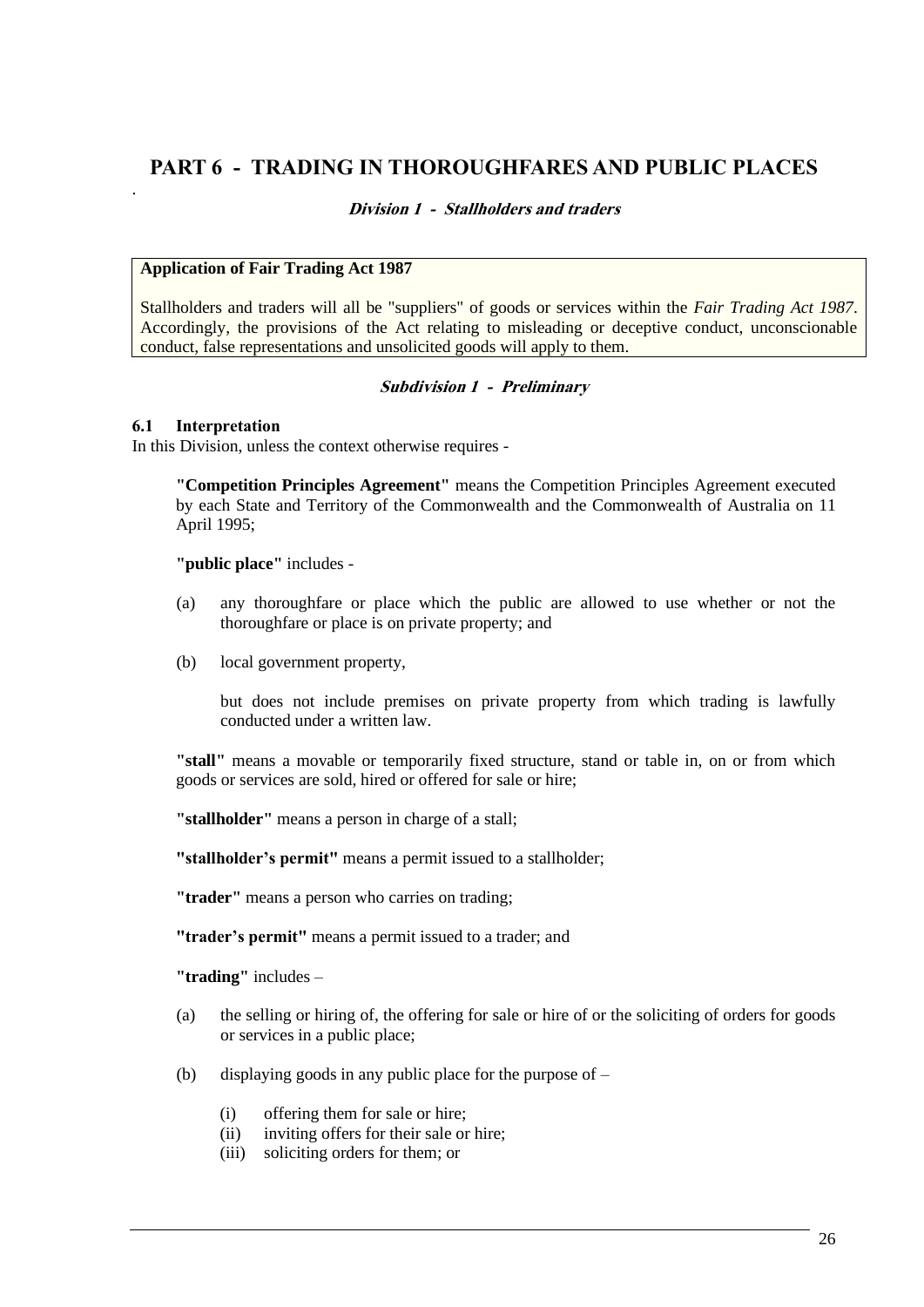- (iv) carrying out any other transaction in relation to them; and
- (c) the going from place to place, whether or not public places, and  $-$ 
	- (i) offering goods or services for sale or hire;
	- (ii) inviting offers or soliciting orders for the sale or the hire of goods or services,

but does not include –

- (d) the delivery of pre-ordered goods or services to the purchaser of those goods or services, or to the person nominated by the purchaser of those goods or services whether or not payment for those goods or services is accepted on delivery; or the taking of further orders for goods or services from the purchaser of those pre-ordered goods or services or from the person nominated by the purchaser of those pre-ordered goods or services when those orders are taken at the same time as a previous order is being delivered, whether or not payment is made for those goods or services at the time of taking the order;
- (e) the setting up of a stall or the conducting of a business at a stall under the authority of a stallholder's permit;
- (f) the selling or the offering for sale of goods and services to, or the soliciting of orders for goods and services from a person who sells those goods or services;
- (g) the selling or the offering for sale or hire by a person of goods of her or his own manufacture or services which he or she provides; and
- (h) the selling or hiring or the offering for sale or hire of  $-$ 
	- (i) goods by a person who represents a manufacturer of the goods; or
	- (ii) services by a person who represents a provider of the services,

which are only sold directly to consumers and not through a shop.

### **Subdivision 2 - Permits**

#### **6.2 Stallholder's permit**

- (1) A person shall not conduct a stall on a public place unless that person is
	- (a) the holder of a valid stallholder's permit; or
	- (b) an assistant specified in a valid stallholder's permit.
- (2) Every application for a stallholder's permit shall
	- (a) state the full name and address of the applicant;
	- (b) specify the proposed number of assistants to be engaged by the applicant in conducting the stall, as well as their names and addresses if already engaged;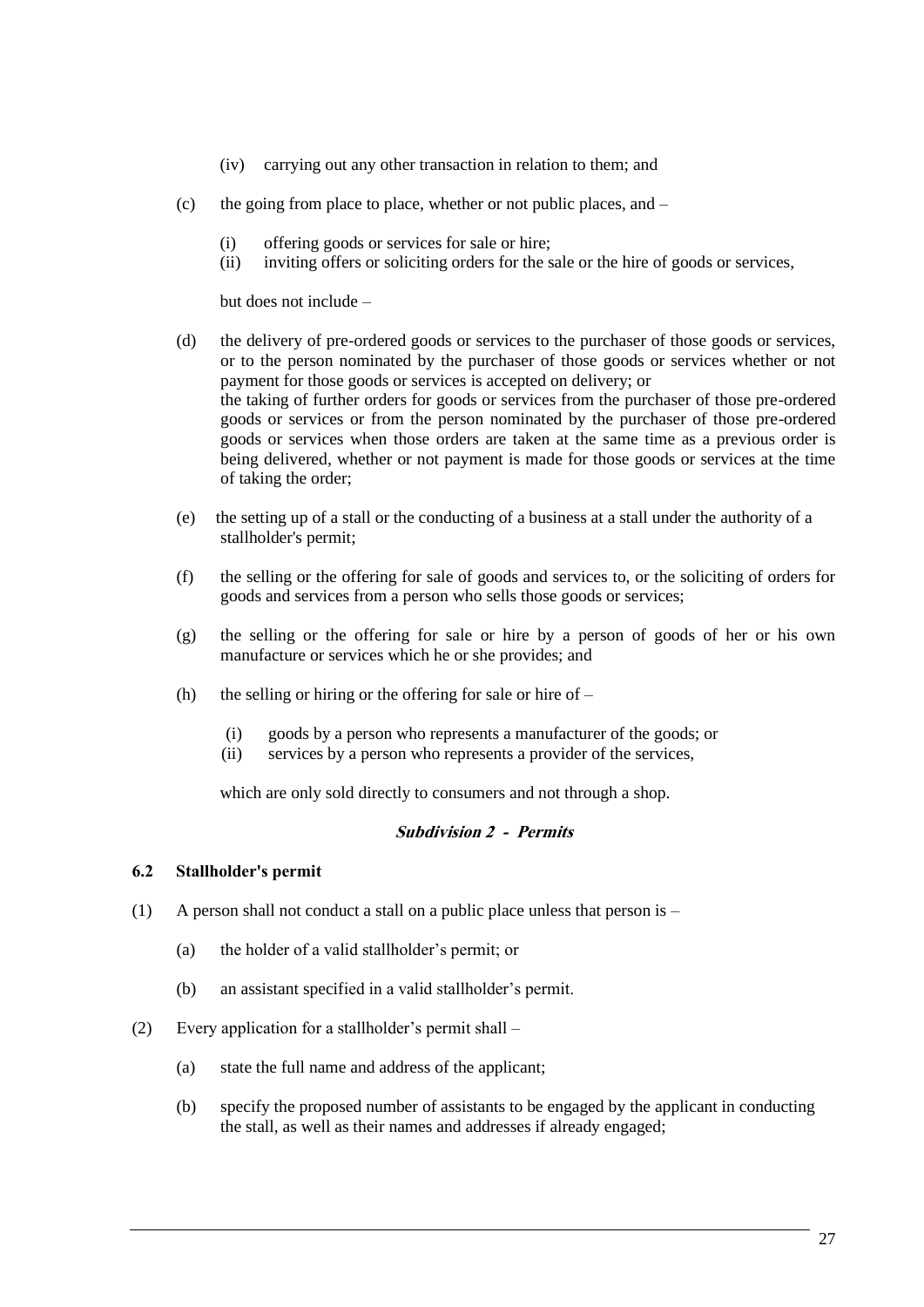- (c) specify the proposed location of the stall;
- (d) specify the period of time for which the permit is sought, together with the proposed days and hours of operation;
- (e) specify the proposed goods or services to be sold or hired or offered for sale or hire from the stall; and
- (f) be accompanied by an accurate plan and description of the proposed stall.

# **6.3 Trader's permit**

- (1) A person shall not carry on trading unless that person is
	- (a) the holder of a valid trader's permit; or
	- (b) an assistant specified in a valid trader's permit.
- (2) Every application for a trader's permit shall
	- (a) state the full name and address of the applicant;
	- (b) specify the proposed number of assistants, if any, to be engaged by the applicant in trading, as well as their names and addresses if already engaged;
	- (c) specify the location or locations in which the applicant proposes to trade;
	- (d) specify the period of time for which the permit is sought, together with the proposed days and hours of trading;
	- (e) specify the proposed goods or services which will be traded; and
	- (f) be accompanied by an accurate plan and description of any proposed structure or vehicle which may be used by the applicant in trading.
- (3) The conditions subject to which the local government may approve an application for a trader's permit include that the permit holder is permitted to remain at a particular location for as long as there is a customer making a purchase, but if there is no customer making a purchase the permit holder must move on from that location within a reasonable time of the last purchase having been made.

# **6.4 No permit required to sell newspaper**

Notwithstanding any other provision of this local law, a person who sells, or offers for sale, a newspaper only is not required to obtain a permit.

#### **6.5 Relevant considerations in determining application for permit**

- (1) In determining an application for a permit for the purposes of this Division, the local government is to have regard to –
	- (a) any relevant policies of the local government;
	- (b) the desirability of the proposed activity;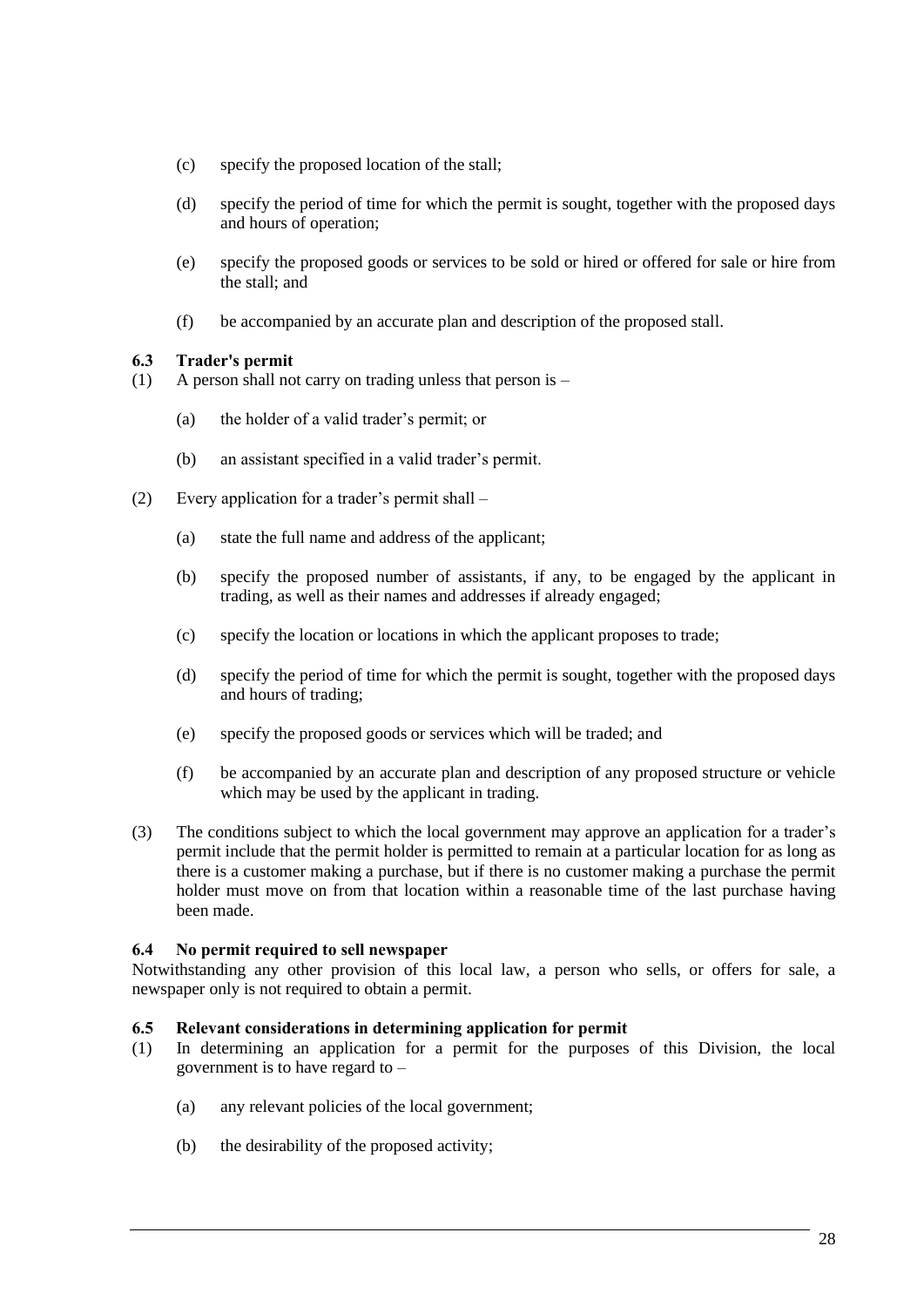- (c) the location of the proposed activity;
- (d) the principles set out in the Competition Principles Agreement; and
- (e) such other matters as the local government may consider to be relevant in the circumstances of the case.
- (2) The local government may refuse to approve an application for a permit under this Division on any one or more of the following grounds –
	- (a) that the applicant has committed a breach of any provision of this local law or of any written law relevant to the activity in respect of which the permit is sought;
	- (b) that the applicant is not a desirable or suitable person to hold a permit;
	- $(c)$  that
		- (i) the applicant is an undischarged bankrupt or is in liquidation;
		- (ii) the applicant has entered into any composition or arrangement with creditors; or
		- (iii) a manager, an administrator, a trustee, a receiver, or a receiver and manager has been appointed in relation to any part of the applicant's undertakings or property;
	- (d) that the needs of the district, or the part for which the permit is sought, are adequately catered for by established shops or by persons who have valid permits to carry on trading or to conduct a stall; or
	- (e) such other grounds as the local government may consider to be relevant in the circumstances of the case.

#### **6.6 Conditions of permit**

- (1) If the local government approves an application for a permit under this Division subject to conditions, those conditions may include –
	- (a) the place, the part of the district, or the thoroughfare to which the permit applies;
	- (b) the days and hours during which a permit holder may conduct a stall or trade;
	- (c) the number, type, form and construction, as the case may be, of any stand, table, structure or vehicle which may be used in conducting a stall or in trading;
	- (d) the goods or services in respect of which a permit holder may conduct a stall or trade;
	- (e) the number of persons and the names of persons permitted to conduct a stall or trade;
	- (f) the requirement for personal attendance at the stall or the place of trading by the permit holder and the nomination of assistants, nominees or substitutes for the permit holder;
	- (g) whether and under what terms the permit is transferable;
	- (h) any prohibitions or restrictions concerning the -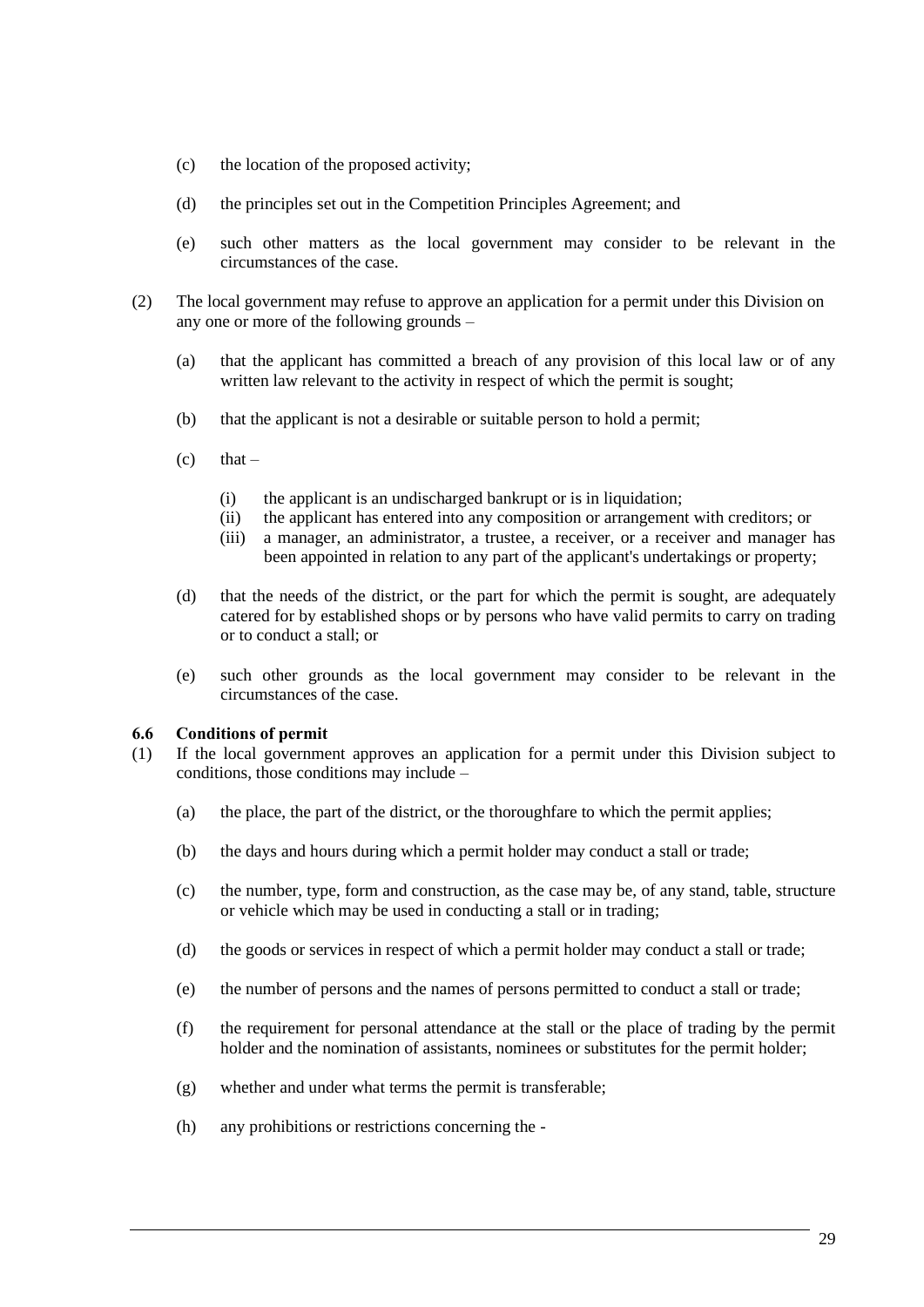- (i) causing or making of any noise or disturbance which is likely to be a nuisance to persons in the vicinity of the permit holder;
- (ii) the use of amplifiers, sound equipment and sound instruments;
- (iii) the use of signs; and
- (iv) the use of any lighting apparatus or device;
- (i) the manner in which the permit holder's name and other details of a valid permit are to be displayed;
- (j) the care, maintenance and cleansing of the stall or any structure used for trading and the place of the stall or any structure;
- (k) the vacating of the place of a stall or trading when the stall is not being conducted or trading is not being carried on;
- (l) the acquisition by the stallholder or trader of public risk insurance;
- (m) the period for which the permit is valid; and
- (n) the designation of any place or places where trading is wholly or from time to time prohibited by the local government.
- (2) Where a permit holder by reason of illness, accident or other sufficient cause is unable to comply with this local law, the local government may at the request of that permit holder authorize another person to be a nominee of the permit holder for a specified period, and this local law and the conditions of the permit shall apply to the nominee as if he or she was the permit holder.

#### **6.7 Exemptions from requirement to pay fee or to obtain a permit**

 $(1)$  In this clause –

**"charitable organisation"** means an institution, association, club, society or body whether incorporated or not, the objects of which are of a charitable, benevolent, religious, cultural, educational, recreational, sporting or other like nature and from which any member does not receive any pecuniary profit except where the member is an employee or the profit is an honorarium; and

**"commercial participant"** means any person who is involved in operating a stall or in conducting any trading activity for personal gain or profit.

- (2) The local government may waive any fee required to be paid by an applicant for a stallholder's permit or a trader's permit on making an application for or on the issue of a permit, or may return any such fee which has been paid, if the stall is conducted or the trading is carried on –
	- (a) on a portion of a public place adjoining the normal place of business of the applicant; or
	- (b) by a charitable organisation that does not sublet space to, or involve commercial participants in the conduct of a stall or trading, and any assistants that may be specified in the permit are members of that charitable organisation.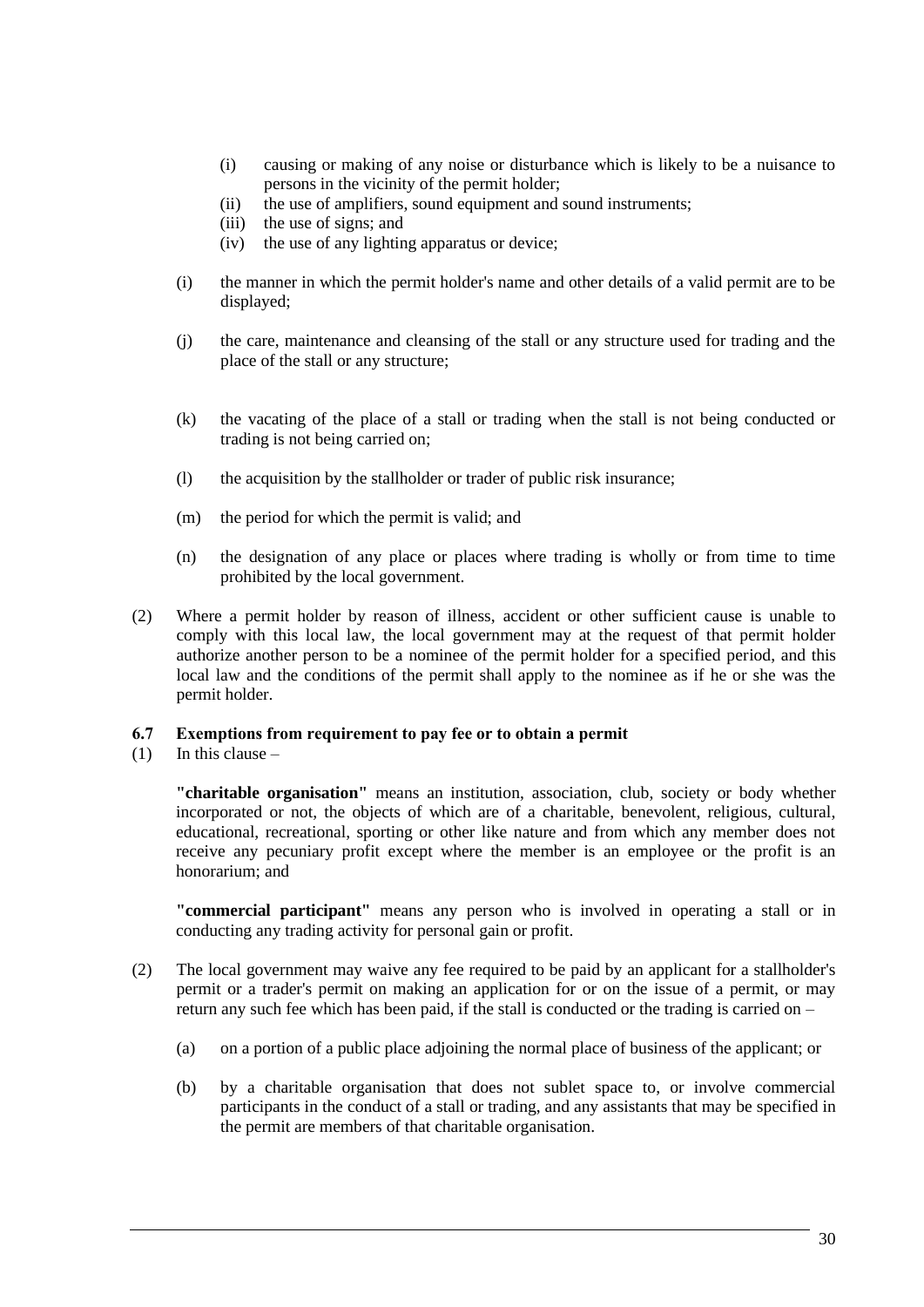(3) The local government may exempt a person or a class of persons, whether or not in relation to a specified public place, from the requirements of this Division.

# **Subdivision 3 - Conduct of stallholders and traders**

#### **6.8 Conduct of stallholders and traders**

- (1) A stallholder while conducting a stall or a trader while trading shall
	- (a) display her or his permit to do so in a conspicuous place on the stall, vehicle or temporary structure or if there is no stall, vehicle or temporary structure, carry the permit with her or him while conducting a stall or trading;
	- (b) not display a permit unless it is a valid permit; and
	- (c) when selling goods by weight, carry and use for that purpose, scales tested and certified in accordance with the provisions of the *Weights and Measures Act 1915*.
- (2) A stallholder or trader shall not
	- (a) attempt to conduct a business within a distance of 300m of any shop or permanent place of business that is open for business and has for sale any goods or services of the kind being offered for sale by the stallholder or trader;
	- (b) deposit or store any box or basket containing goods on any part of a thoroughfare so as to obstruct the movement of pedestrians or vehicles;
	- (c) act in an offensive manner;
	- (d) use or cause to be used any apparatus or device including any flap or shelf, whereby the dimensions of a stall, vehicle or structure are increased beyond those specified in the permit; or
	- (e) in the case of a trader, carry on trading from a public place, unless there is adequate parking for customers' vehicles reasonably close to the place of trading.

**Dealers not to call during certain hours Dealers to leave premises when so requested Dealers to indicate their purpose for making calls Offence to harass or coerce**

See sections 9 to 12 of the *Door to Door Trading Act 1987*.

**Division 2 - Street entertainers**

**6.9 to 6.14 deleted**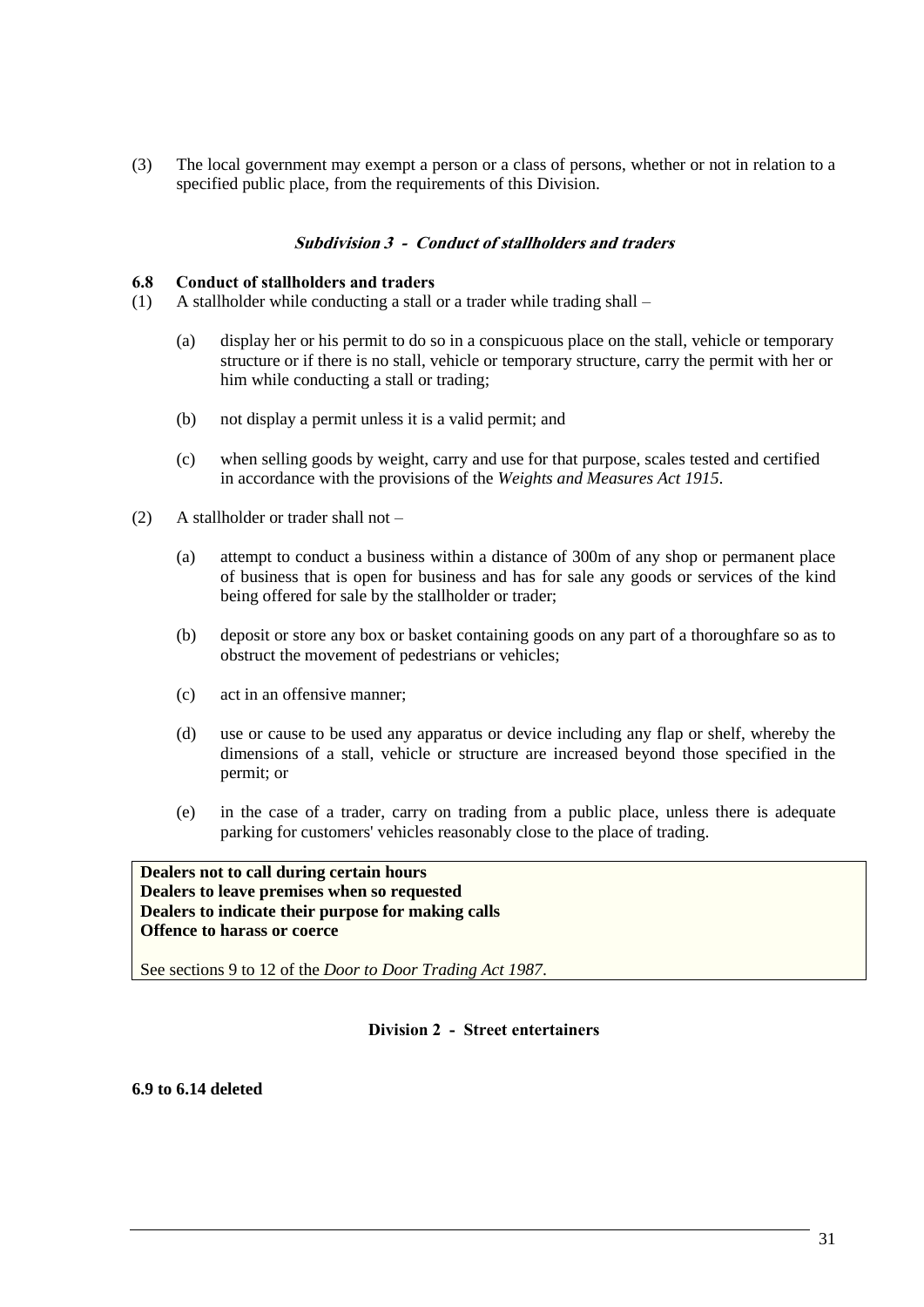#### **Division 3 - Outdoor eating facilities on public places**

#### **6.15 Interpretation**

In this Division -

**"Facility"** means an outdoor eating facility or establishment on any part of a public place, but does not include such a facility or establishment on private land;

**"permit holder"** means the person to whom a permit has been issued for the purpose of clause 6.16; and

**"public place"** has the meaning given to it in clause 6.1.

#### **6.16 Permit required to conduct Facility**

A person shall not establish or conduct a Facility without a permit.

#### **6.17 Matters to be considered in determining application**

In determining an application for a permit for the purpose of clause 6.16, the local government may consider in addition to any other matter it considers relevant, whether or not -

- (a) the Facility is conducted in conjunction with and as an extension of food premises which abut on the Facility, and whether the applicant is the person conducting such food premises;
- (b) any abutting food premises are registered in accordance with the *Health Act 1911* and whether the use of the premises is permitted under the town planning scheme;
- (c) the Facility will comply with any local law made under section 172 of the *Health Act 1911*;
- (d) users of the Facility will have access to proper and sufficient sanitary and ablutionary conveniences;
- (e) the Facility would
	- (i) obstruct the visibility or clear sight lines at an intersection of thoroughfares of any person; or
	- (ii) impede pedestrian access; and
- (f) the tables, chairs and other equipment to be used may obstruct or impede the use of the public place for the purpose for which it was designed.

#### **6.18 Obligations of permit holder**

- (1) The permit holder for a Facility shall
	- (a) ensure that the Facility is conducted at all times in accordance with the provisions of this local law and any local law made under section 172 of the *Health Act 1911*;
	- (b) ensure that the eating area is kept in a clean and tidy condition at all times;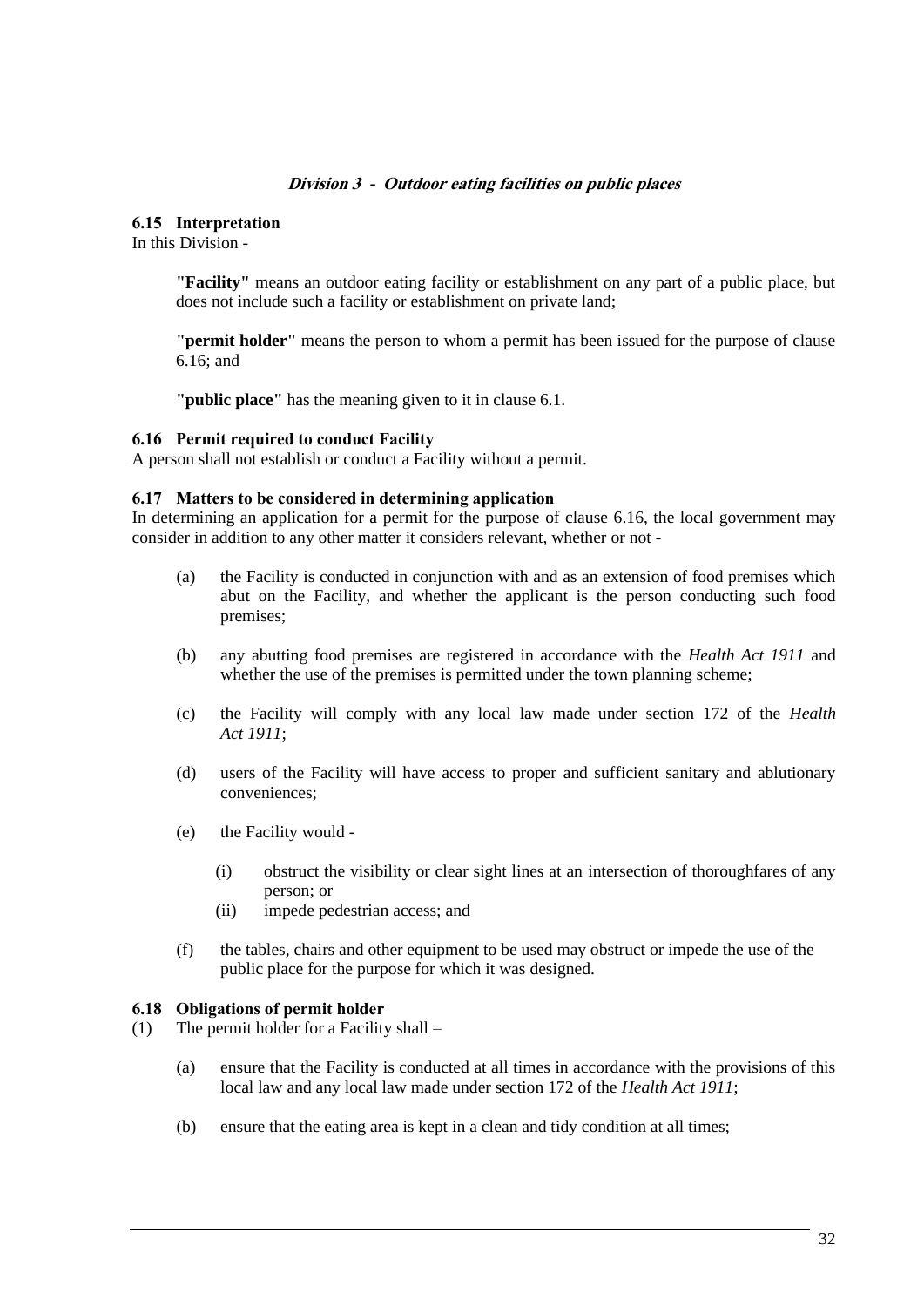- (c) maintain the chairs, tables and other structures in the eating area in a good, clean and serviceable condition at all times;
- (d) be solely responsible for all and any costs associated with the removal, alteration, repair, reinstatement or reconstruction of any part of the public place arising from the conduct of the Facility; and
- (e) be solely responsible for all rates and taxes levied upon the land occupied by the Facility.
- (2) Whenever, in the opinion of the local government, any work is required to be carried out to a Facility, the local government may give a notice to the permit holder for the Facility to carry out that work within the time limited by the notice.
- (3) In subclause (2), "work" includes the removal, alteration, repair, reinstatement or reconstruction of any part of a public place arising from or in connection with the setting up or conduct of a Facility.

# **6.19 Removal of Facility unlawfully conducted**

Where a Facility is conducted without a permit, or in contravention of a condition of a permit, any tables, chairs, umbrellas or other equipment may be removed by an authorized person and impounded in accordance with the Act.

# **6.20 Use of Facility by public**

- (1) A person shall not occupy a chair or otherwise use the equipment in a Facility the subject of a permit unless the person uses them for the purpose of consuming food or drinks provided by the Facility.
- (2) A person shall leave a Facility when requested to do so by the permit holder.

#### **6.21 Temporary removal of Facility may be requested**

- (1) The permit holder for a Facility is to temporarily remove the Facility when requested to do so on reasonable grounds by an authorized person or a member of the Police Service or an emergency service.
- (2) The permit holder may replace the Facility removed under subclause (1) as soon as the person who directed her or him to remove it allows it to be replaced.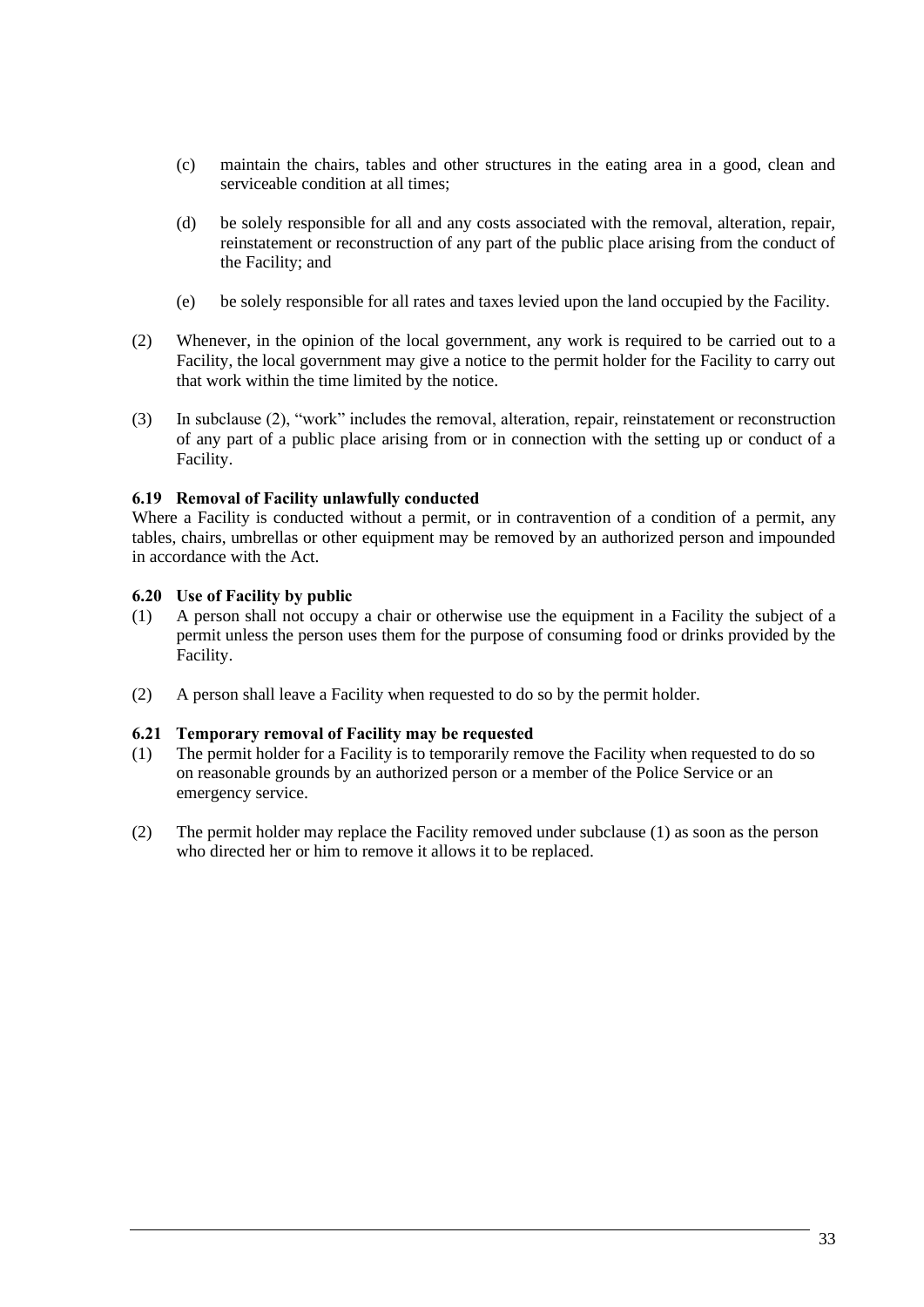# **PART 7 - PERMITS**

# **Division 1 – Applying for a permit**

# **7.1 Application for permit**

- (1) Where a person is required to obtain a permit under this local law, that person shall apply for the permit in accordance with subclause (2).
- (2) An application for a permit under this local law shall
	- (a) be in the form determined by the local government;
	- (b) be signed by the applicant;
	- (c) provide the information required by the form; and
	- (d) be forwarded to the CEO together with any fee imposed and determined by the local government under and in accordance with sections 6.16 to 6.19 of the Act.
- (3) The local government may require an applicant to provide additional information reasonably related to an application before determining an application for a permit.
- (4) The local government may require an applicant to give local public notice of the application for a permit.
- (5) The local government may refuse to consider an application for a permit which is not in accordance with subclause (2).

#### **7.2 Decision on application for permit**

- (1) The local government may
	- (a) approve an application for a permit unconditionally or subject to any conditions; or
	- (b) refuse to approve an application for a permit.
- (2) If the local government approves an application for a permit, it is to issue to the applicant a permit in the form determined by the local government.
- (3) If the local government refuses to approve an application for a permit, it is to give written notice of that refusal to the applicant.
- (4) Where a clause of this local law refers to conditions which may be imposed on a permit or which are to be taken to be imposed on a permit, the clause does not limit the power of the local government to impose other conditions on the permit under subclause (1)(a).
- (5) Where a clause of this local law refers to the grounds on which an application for a permit may be or is to be refused, the clause does not limit the power of the local government to refuse the application for a permit on other grounds under subclause (1)(b).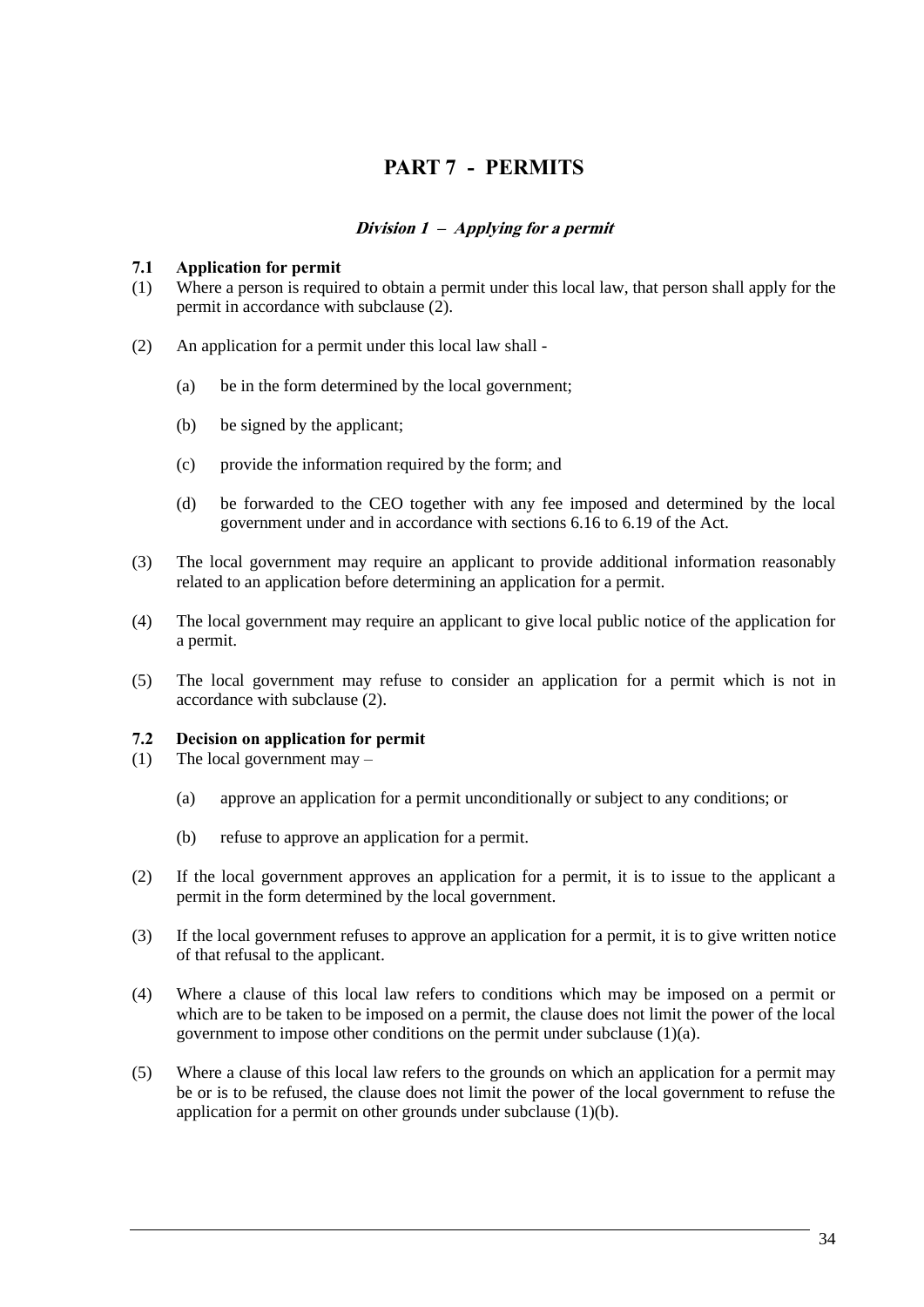# **Division 2 - Conditions**

# **7.3 Conditions which may be imposed on a permit**

The local government may approve an application for a permit subject to conditions relating to -

- (a) the payment of a fee;
- (b) the duration and commencement of the permit;
- (c) the commencement of the permit being contingent on the happening of an event;
- (d) the rectification, remedying or restoration of a situation or circumstance reasonably related to the application;
- (e) the approval of another application for a permit which may be required by the local government under any written law;
- (f) the area of the district to which the permit applies;
- (g) where a permit is issued for an activity which will or may cause damage to a public place, the payment of a deposit or bond against such damage;
- (h) the obtaining of public risk insurance in an amount and on terms reasonably required by the local government; and
- (i) the provision of an indemnity from the permit holder indemnifying the local government in respect of any injury to any person or any damage to any property which may occur in connection with the use of the public place by the permit holder.

# **7.4 Imposing conditions under a policy**

(1) In this clause  $-$ 

**"policy"** means a policy of the local government adopted by the Council containing conditions subject to which an application for a permit may be approved under clause  $7.2(1)(a)$ .

- (2) Under clause 7.2(1)(a) the local government may approve an application subject to conditions by reference to a policy.
- (3) The local government is to give a copy of the policy, or the part of the policy which is relevant to the application for a permit, with the form of permit referred to in clause 7.2(2).
- (4) An application for a permit is to be taken not to have been approved subject to the conditions contained in a policy until the local government gives the permit holder a copy of the policy or the part of the policy which is relevant to the application.
- (5) Sections 5.94 and 5.95 of the Act shall apply to a policy and for that purpose a policy is to be taken to be information within section  $5.94(u)(i)$  of the Act.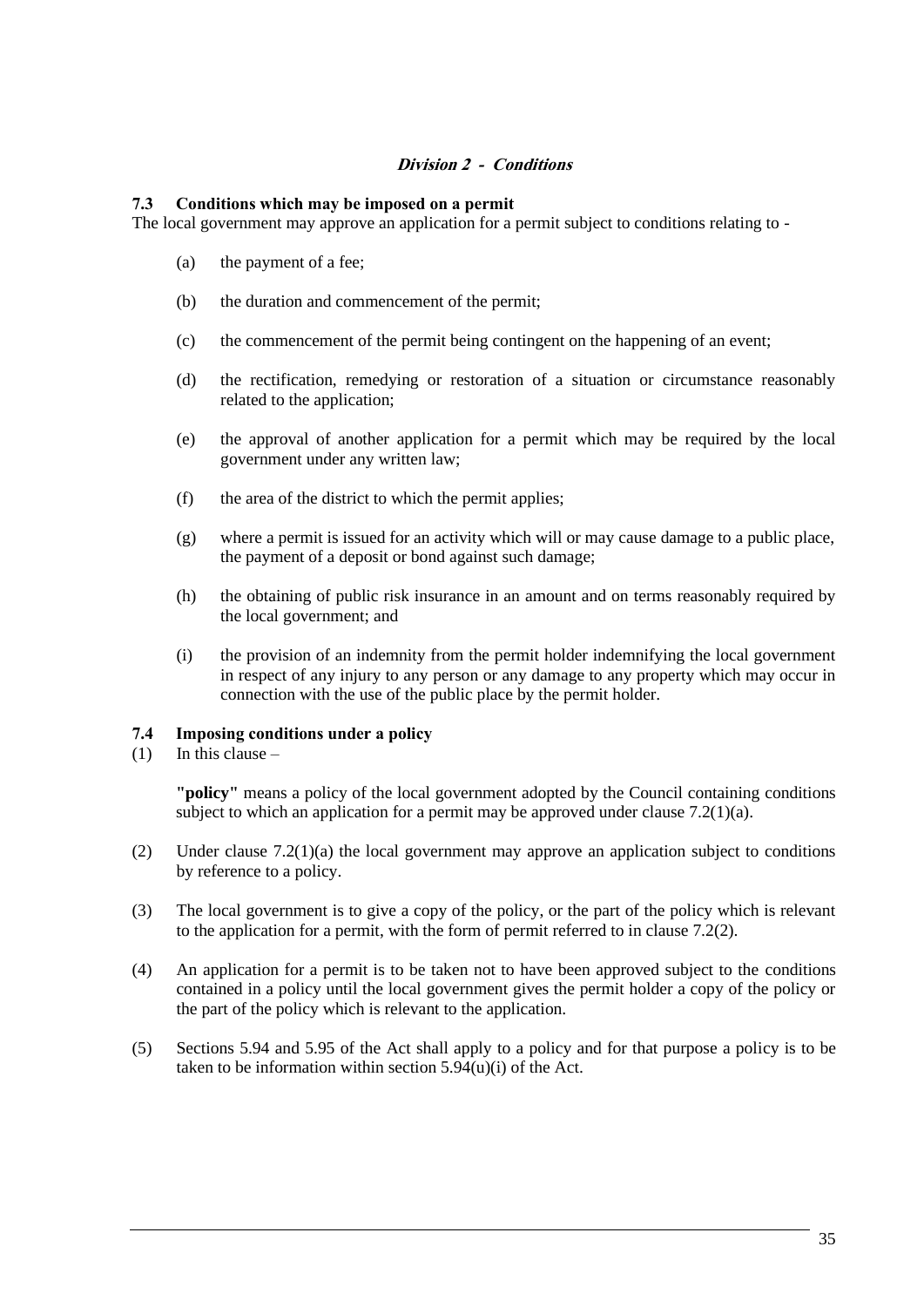# **7.5 Compliance with and variation of conditions**

- (1) Where an application for a permit has been approved subject to conditions, or where a permit is to be taken to be subject to conditions under this local law, the permit holder shall comply with each of those conditions.
- (2) The local government may vary the conditions of a permit, and the permit holder shall comply with those conditions as varied.

# **Division 3 - General**

#### **7.6 Duration of permit**

A permit is valid for one year from the date on which it is issued, unless it is –

- (a) otherwise stated in this local law or in the permit; or
- (b) cancelled under clause 7.10.

#### **7.7 Renewal of permit**

- (1) A permit holder may apply to the local government in writing prior to expiry of a permit for the renewal of the permit.
- (2) The provisions of  $-$

(a) this Part; and

(b) any other provision of this local law relevant to the permit which is to be renewed,

shall apply to an application for the renewal of a permit *mutatis mutandis*.

#### **7.8 Transfer of permit**

- (1) An application for the transfer of a valid permit is to  $-$ 
	- (a) be made in writing;
	- (b) be signed by the permit holder and the proposed transferee of the permit;
	- (c) provide such information as the local government may require to enable the application to be determined; and
	- (d) be forwarded to the CEO together with any fee imposed and determined by the local government under and in accordance with sections 6.16 to 6.19 of the Act.
- (2) The local government may approve an application for the transfer of a permit, refuse to approve it or approve it subject to any conditions.
- (3) Where the local government approves an application for the transfer of a permit, the transfer may be effected by –
	- (a) an endorsement on the permit signed by the CEO; or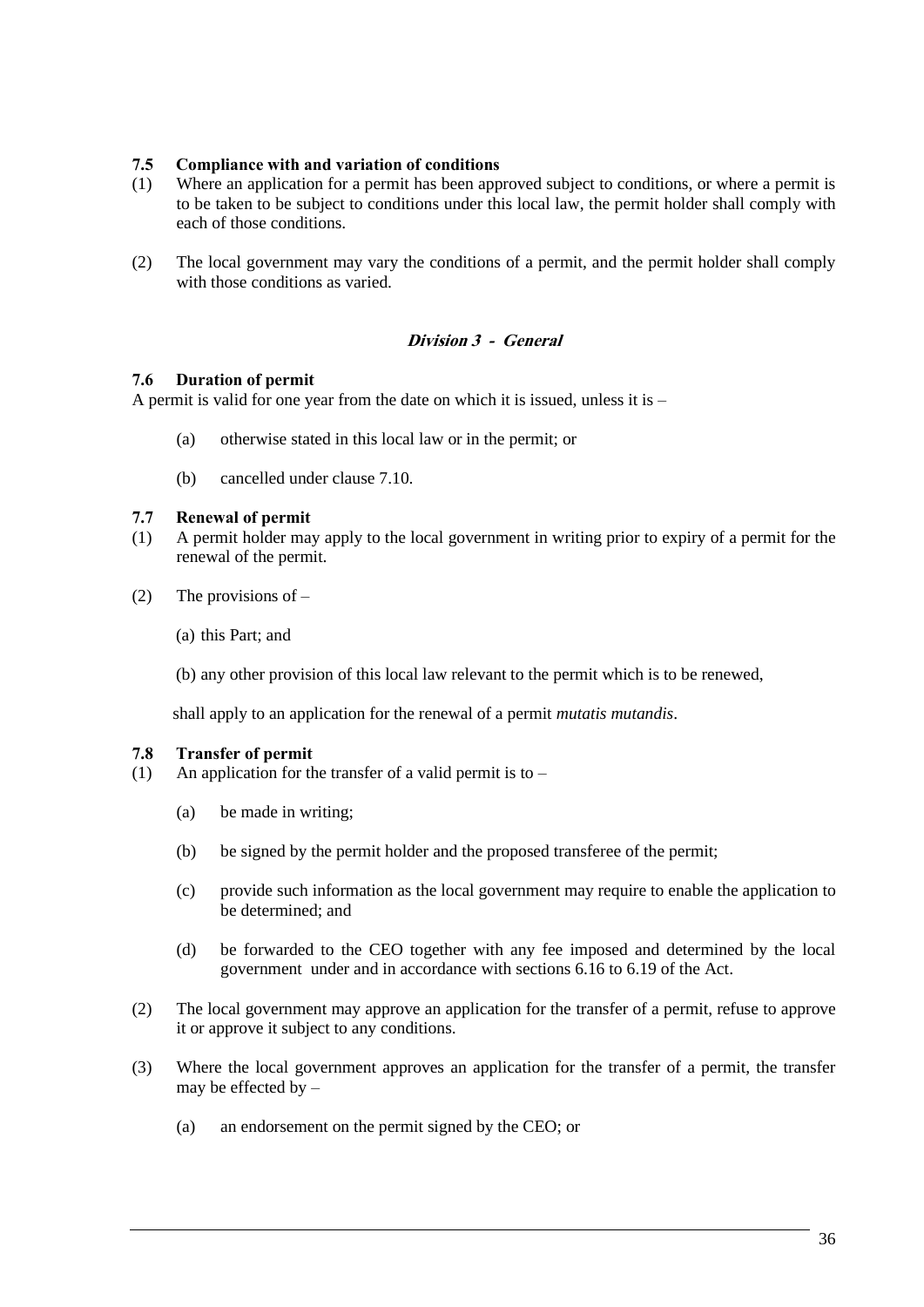- (b) issuing to the transferee a permit in the form determined by the local government.
- (4) Where the local government approves an application for the transfer of a permit, it is not required to refund any part of any fee paid by the former permit holder.

# **7.9 Production of permit**

A permit holder is to produce to an authorized person her or his permit immediately upon being required to do so by that authorized person.

# **7.10 Cancellation of permit**

- (a) Subject to clause 8.1, a permit may be cancelled by the local government if the permit holder has not complied with a -
	- (i) condition of the permit; or
	- (ii) provision of any written law which may relate to the activity regulated by the permit;
- (b) if it is relevant to the activity regulated by the permit
	- (i) the permit holder has become bankrupt, or gone into liquidation;
	- (ii) the permit holder has entered into any composition or arrangement with creditors; or
	- (iii) a manager, an administrator, a trustee, a receiver, or a receiver and manager is appointed in relation to any part of the permit holder's undertakings or property.
- (1) On the cancellation of a permit the permit holder
	- (a) shall return the permit as soon as practicable to the local government; and
	- (b) is to be taken to have forfeited any fees paid in respect of the permit.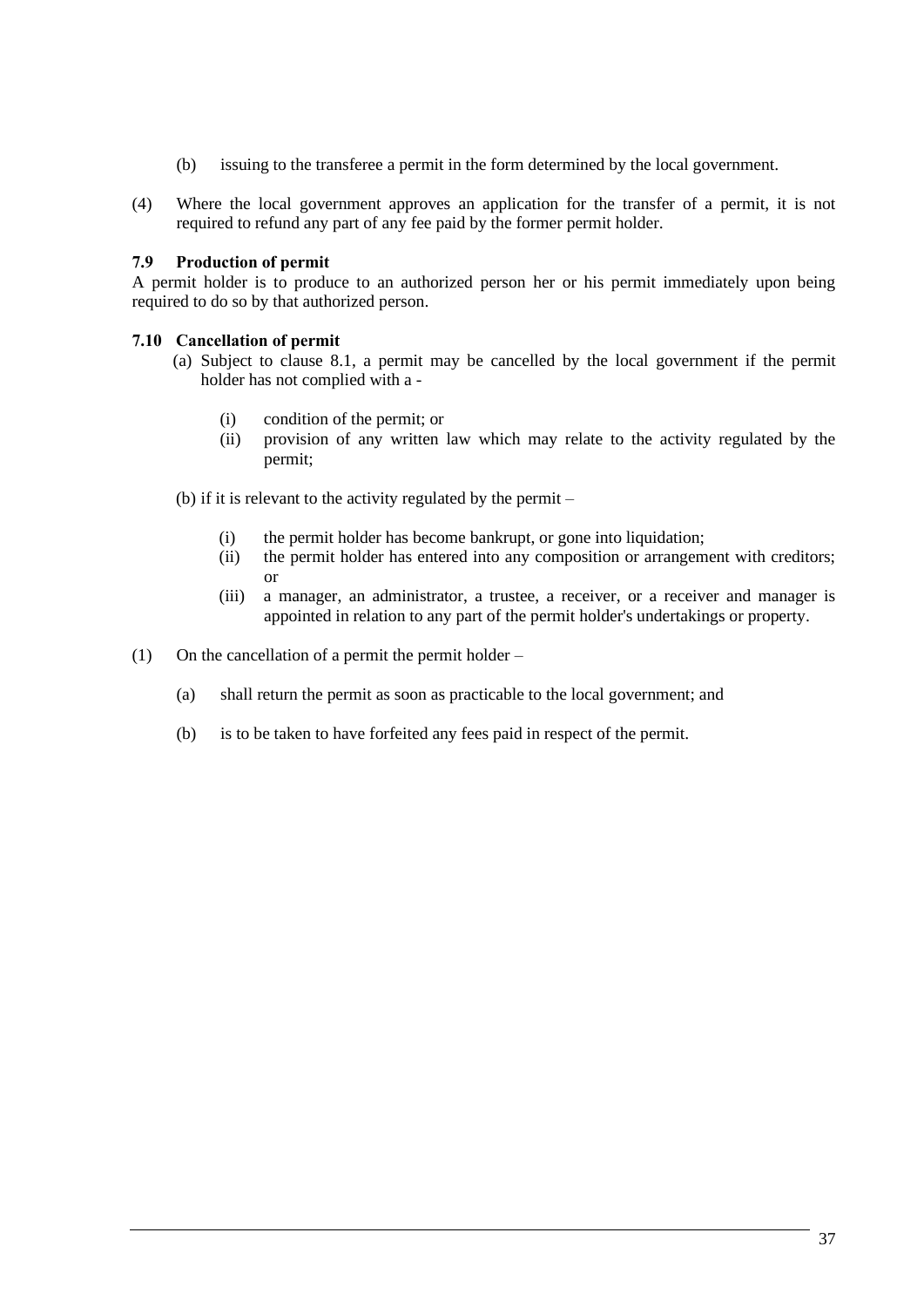# **PART 8 - OBJECTIONS AND APPEALS**

#### **8.1 Application of Part 9 Division 1 of Act**

When the local government makes a decision -

- (a) under clause 7.2(1); or
- (b) as to whether it will renew, vary, or cancel a permit,

the provisions of Division 1 of Part 9 of the Act and regulations 33 and 34 of the Regulations apply to that decision.

# **PART 9 - MISCELLANEOUS NOTICES**

# **9.1 Notice to redirect or repair sprinkler**

Where a lawn or a garden is being watered with a sprinkler which is on the lawn or the garden, in a manner which causes or may cause an inconvenience or obstruction to any person using a thoroughfare, the local government may give a notice to the owner or the occupier of the land abutting on the lawn or the garden, requiring the owner or the occupier or both to move or alter the direction of the sprinkler or other watering equipment.

# **9.2 Hazardous plants**

- (1) Where a plant in a garden creates or may create a hazard for any person using a thoroughfare, the local government may give a notice to the owner or the occupier of the land abutting on the garden to remove, cut, move or otherwise deal with that plant so as to remove the hazard.
- (2) Subclause (1) does not apply where the plant was planted by the local government.

# **9.3 Notice to repair damage to thoroughfare**

Where any portion of a thoroughfare has been damaged, the local government may by notice to the person who caused the damage order the person to repair or replace that portion of the thoroughfare to the satisfaction of the local government.

#### **9.4 Notice to remove thing unlawfully placed on thoroughfare**

Where any thing is placed on a thoroughfare in contravention of this local law, the local government may by notice in writing to the owner or the occupier of the property which abuts on that portion of the thoroughfare where the thing has been placed, or such other person who may be responsible for the thing being so placed, require the relevant person to remove the thing.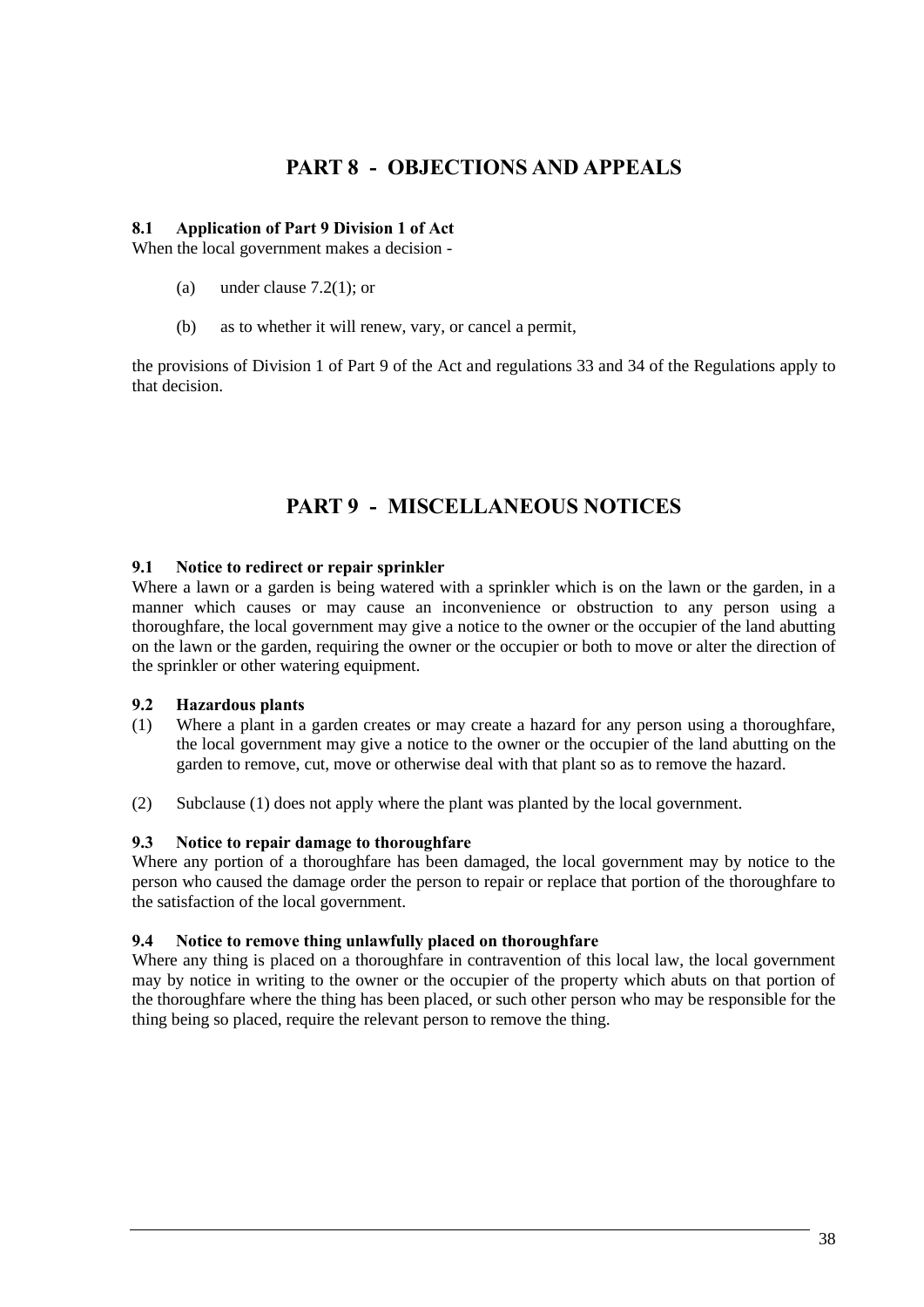# **PART 10 - ENFORCEMENT**

#### **Division 1 - Notices given under this local law**

#### **10.1 Offence to fail to comply with notice**

Whenever the local government (amended 12 August 2005) gives a notice under this local law requiring a person to do any thing, if the person fails to comply with the notice, the person commits an offence.

#### **10.2 Local government may undertake requirements of notice**

Where a person fails to comply with a notice referred to in clause 10.1, the local government may do the thing specified in the notice and recover from that person, as a debt, the costs incurred in so doing.

#### **Disobedience to lawful order issued by statutory authority**

See section 178 of the *Criminal Code*.

#### **Division 2 - Offences and penalties**

#### **Subdivision 1 - General**

#### **10.3 Offences**

- (1) Any person who fails to do anything required or directed to be done under this local law, or who does anything which under this local law that person is prohibited from doing, commits an offence.
- (2) Any person who commits an offence under this local law is liable, upon conviction, to a penalty not exceeding \$5,000, and if the offence is of a continuing nature, to an additional penalty not exceeding \$500 for each day or part of a day during which the offence has continued.

#### **Subdivision 2 - Infringement notices and modified penalties**

#### **10.4 Prescribed offences**

- (1) An offence against a clause specified in Schedule 1 is a prescribed offence for the purposes of section 9.16(1) of the Act.
- (2) The amount of the modified penalty for a prescribed offence is that specified adjacent to the clause in Schedule 1.
- (3) For the purpose of guidance only, before giving an infringement notice to a person in respect of the commission of a prescribed offence, an authorized person should be satisfied that –
	- (a) commission of the prescribed offence is a relatively minor matter; and
	- (b) only straightforward issues of law and fact are involved in determining whether the prescribed offence was committed, and the facts in issue are readily ascertainable.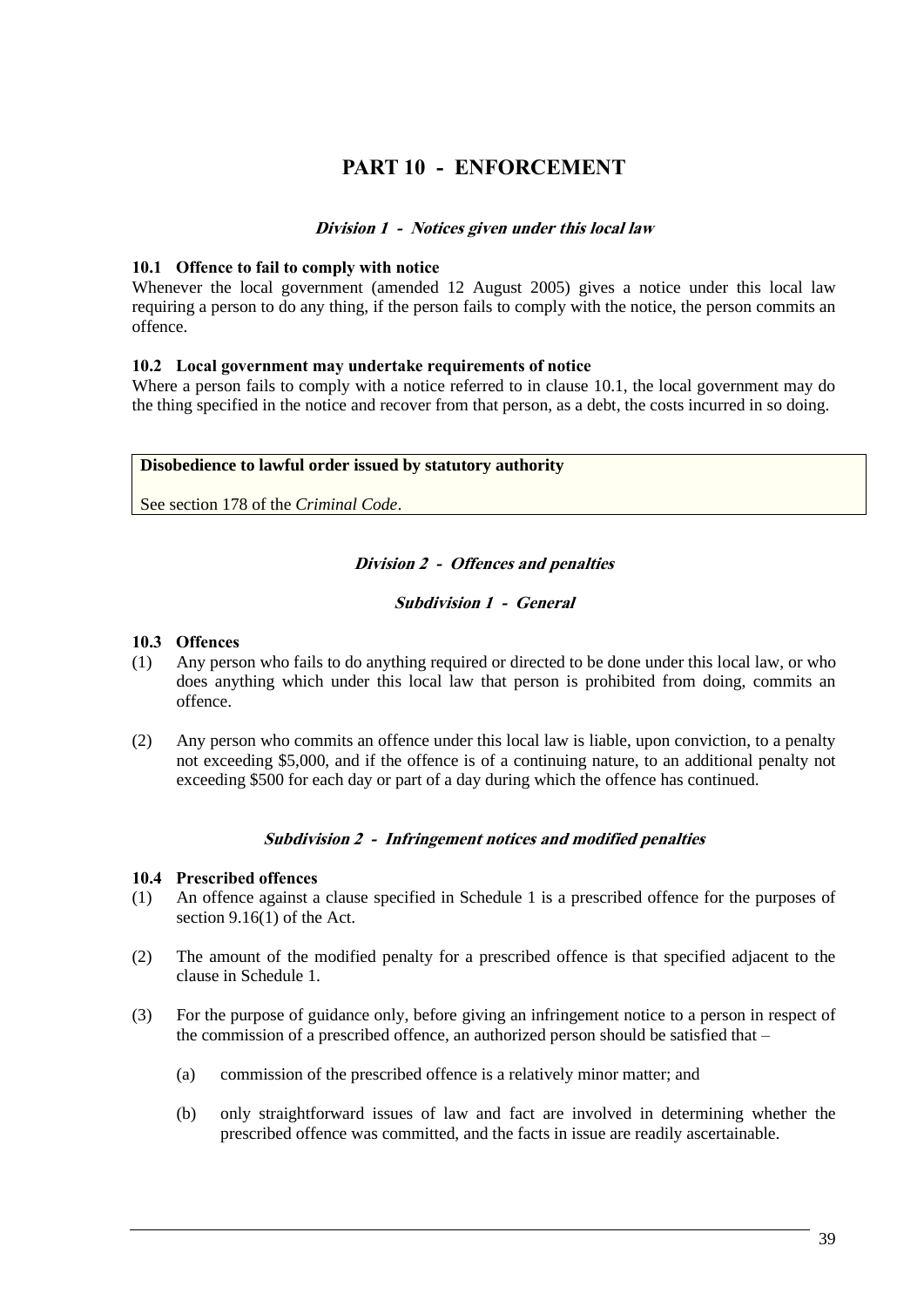# **10.5 Forms**

Unless otherwise specified, for the purposes of this local law -

- (a) where a vehicle is involved in the commission of an offence, the form of the notice referred to in section 9.13 of the Act is that of Form 1 in Schedule 1 of the Regulations;
- (b) the form of the infringement notice given under section 9.16 of the Act is that of Form 2 in Schedule 1 of the Regulations; and
- (c) the form of the notice referred to in section 9.20 of the Act is that of Form 3 in Schedule 1 of the Regulations.

# **Deviation in forms**

See section 74 of the *Interpretation Act 1984*.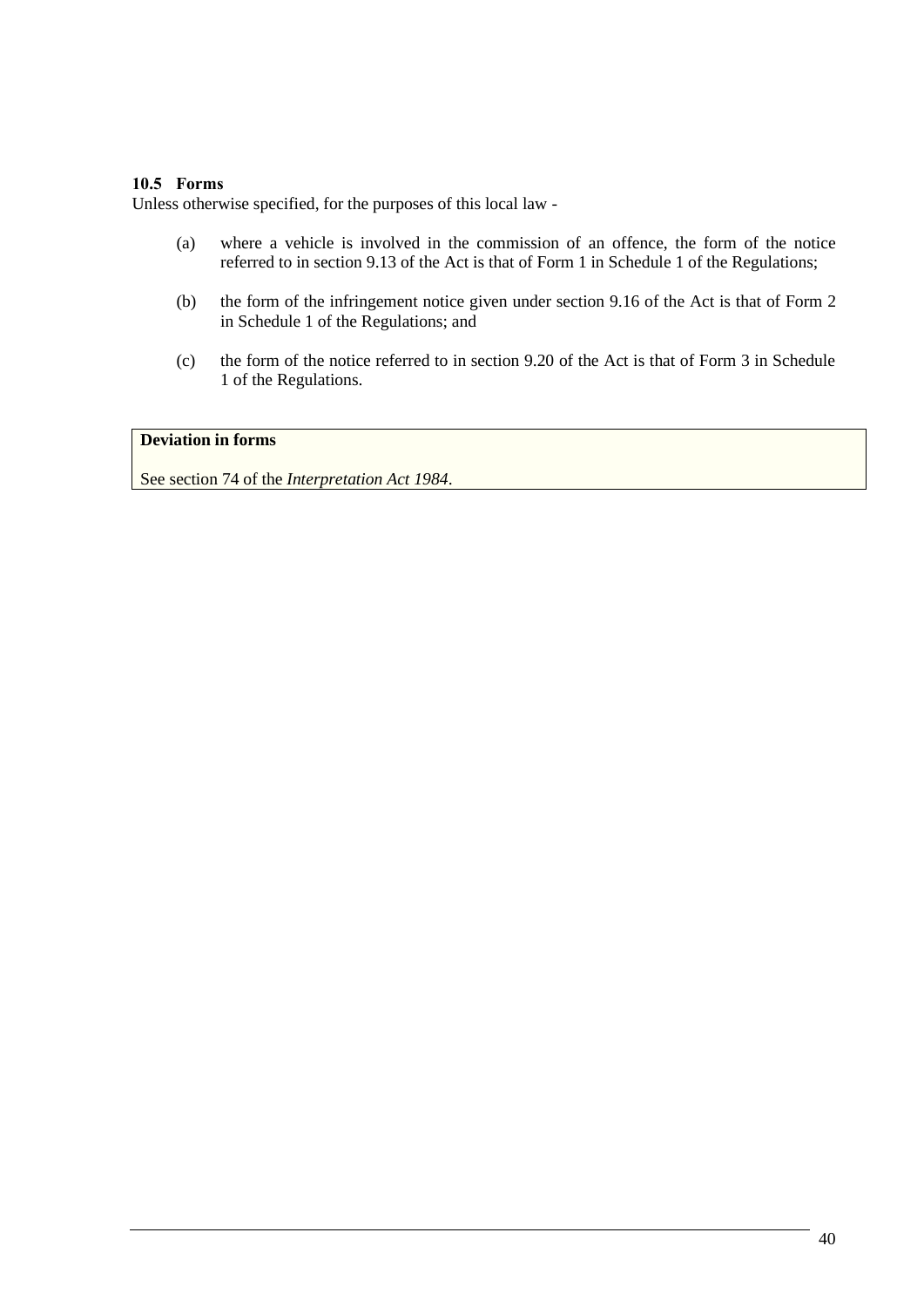# **SCHEDULE 1**

# **PRESCRIBED OFFENCES**

| <b>CLAUSE</b> | <b>DESCRIPTION</b>                                                                                       | <b>MODIFIED</b><br><b>PENALTY \$</b> |
|---------------|----------------------------------------------------------------------------------------------------------|--------------------------------------|
| 2.1(a)        | Plant of 0.75m in height on thoroughfare within 10m of intersection                                      | 100                                  |
| 2.1(b)        | Damaging lawn or garden                                                                                  | 100                                  |
| 2.1(c)        | Plant (except grass) on thoroughfare within 2m of carriageway                                            | 100                                  |
| 2.1(d)        | Placing hazardous substance on footpath                                                                  | 100                                  |
| 2.1(e)        | Damaging or interfering with signpost or structure on thoroughfare                                       | 300                                  |
| 2.1(f)        | Playing games so as to impede vehicles or persons on thoroughfare                                        | 100                                  |
| 2.1(g)        | Riding of skateboard or similar device on mall or verandah of shopping<br>centre                         | 100                                  |
| 2.2(1)(a)     | Digging a trench through a kerb or footpath without a permit                                             | 100                                  |
| 2.2(1)(b)     | Throwing or placing anything on a verge without a permit                                                 | 100                                  |
| 2.2(1)(c)     | Causing obstruction to vehicle or person on thoroughfare without a<br>permit                             | 100                                  |
| 2.2(1)(d)     | Causing obstruction to water channel on thoroughfare without a permit                                    | 200                                  |
| 2.2(1)(e)     | Placing or draining offensive fluid on thoroughfare without a permit                                     | 200                                  |
| 2.2(1)(g)     | Lighting a fire on a thoroughfare without a permit                                                       | 300                                  |
| 2.2(1)(h)     | Felling tree onto thoroughfare without a permit                                                          | 100                                  |
| 2.2(1)(i)     | Installing pipes or stone on thoroughfare without a permit                                               | 100                                  |
| 2.2(1)(j)     | Installing a hoist or other thing on a structure or land for use over a<br>thoroughfare without a permit | 300                                  |
| 2.2(1)(k)     | Creating a nuisance on a thoroughfare without a permit                                                   | 100                                  |
| 2.2(1)(1)     | Placing a bulk rubbish container on a thoroughfare without a permit                                      | 100                                  |
| 2.2(1)(m)     | Interfering with anything on a thoroughfare without a permit                                             | 100                                  |
| 2.3(1)        | Consumption or possession of liquor on thoroughfare                                                      | 100                                  |
| 2.4(1)        | Failure to obtain permit for temporary crossing                                                          | 200                                  |
| 2.5(2)        | Failure to comply with notice to remove crossing and reinstate kerb                                      | 300                                  |
| 2.9(1)        | Installation of verge treatment other than permissible verge treatment                                   | 200                                  |
| 2.10          | Failure to maintain permissible verge treatment or placement of<br>obstruction on verge                  | 100                                  |
| 2.11          | Failure to comply with notice to rectify default                                                         | 100                                  |
| 2.17(2)       | Failure to comply with sign on public place                                                              | 100                                  |
| 2.19(1)       | Driving or taking a vehicle on a closed thoroughfare                                                     | 300                                  |
| 3.2(1)        | Placing advertising sign or affixing any advertisement<br>on a<br>thoroughfare without a permit          | 100                                  |